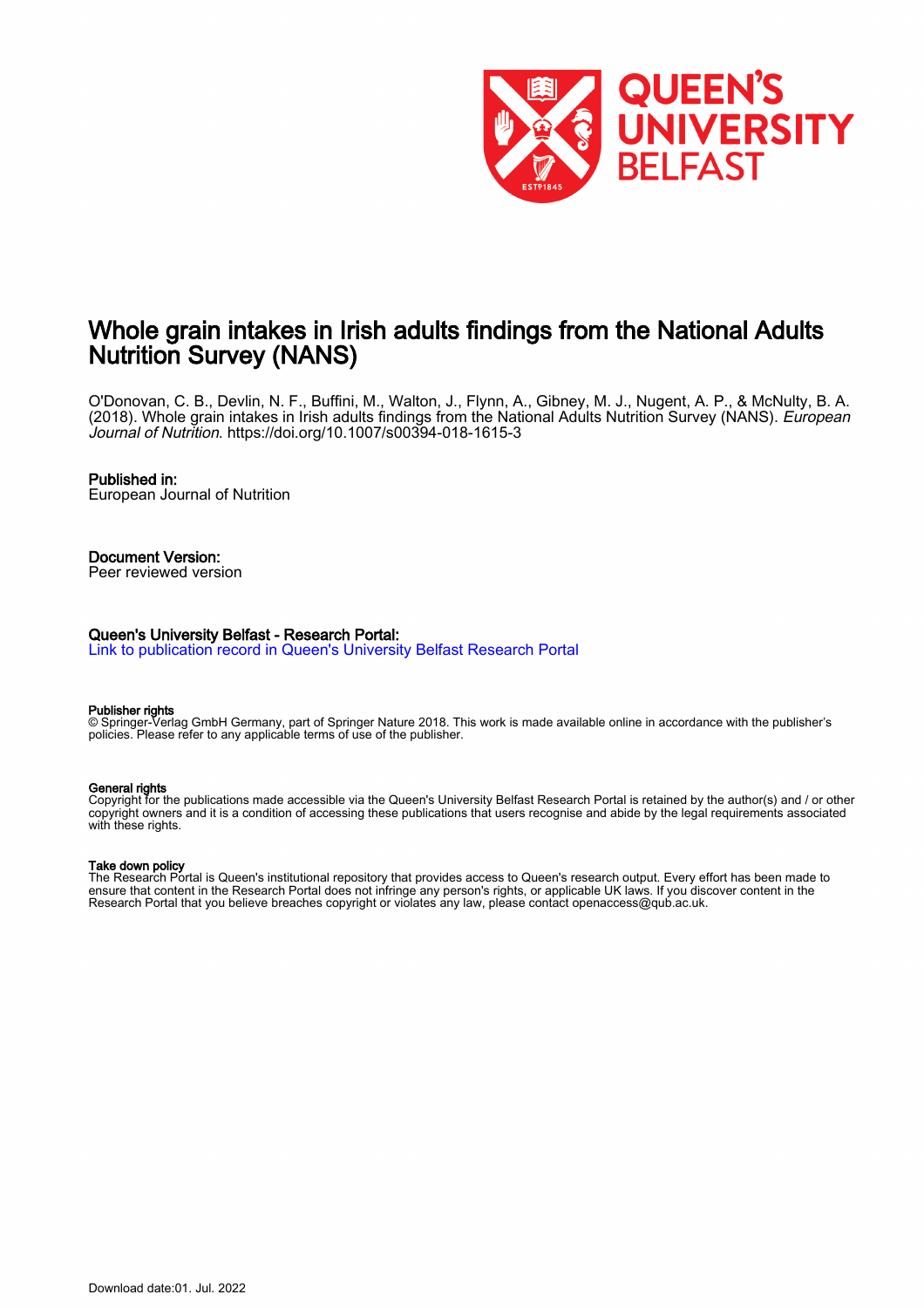- **Whole grain intakes in Irish Adults: findings from the National Adults Nutrition Survey**
- **(NANS)**
- 3 Clare B. O'Donovan<sup>1</sup>, Niamh F. Devlin<sup>1</sup>, Maria Buffini<sup>1</sup>, Janette Walton<sup>2,3</sup>, Albert Flynn<sup>2</sup>, Michael 4 J. Gibney<sup>1</sup>, Anne P. Nugent<sup>1,4</sup> and Breige A. McNulty<sup>1</sup>
- 

## **Author affiliations**

- <sup>1</sup>UCD Institute of Food and Health, School of Agriculture and Food Science, University College
- Dublin, Dublin 4, Ireland
- 9 <sup>2</sup> School of Food and Nutritional Sciences, University College Cork, Cork, Ireland.
- <sup>3</sup> Department of Biological Sciences, Cork Institute of Technology, Cork, Republic of Ireland.
- <sup>4</sup> Department of Biological Sciences, Institute for Global Food Security, Queens University Belfast,
- Northern Ireland.
- 

## **Corresponding author**

 Dr. Anne Nugent, UCD Institute of Food and Health, School of Agriculture and Food Science, 16 University College Dublin, Dublin 4, Ireland. Email – anne.nugent@ucd.ie Telephone – (087) 9864415

## **Acknowledgement**

 This work was funded by the Irish Government, Department of Agriculture, Food and the Marine under the 'Food for Health Research Initiative' 2007-2012 and Project 13 F 542 – National Nutritional 22 Databases for Public Health and New Product Development. AF and MJG were original grant holders on the National Adult Nutrition Survey. AF, JW contributed to the design and execution of the study and provided expert advice throughout. NFD and COD carried out the data analysis and wrote the first draft. BAMcN and APN contributed to the design of the study, data analysis, paper editing and review. MB contributed to data analysis and review. All authors critically reviewed the manuscript and approved the final version submitted for publication.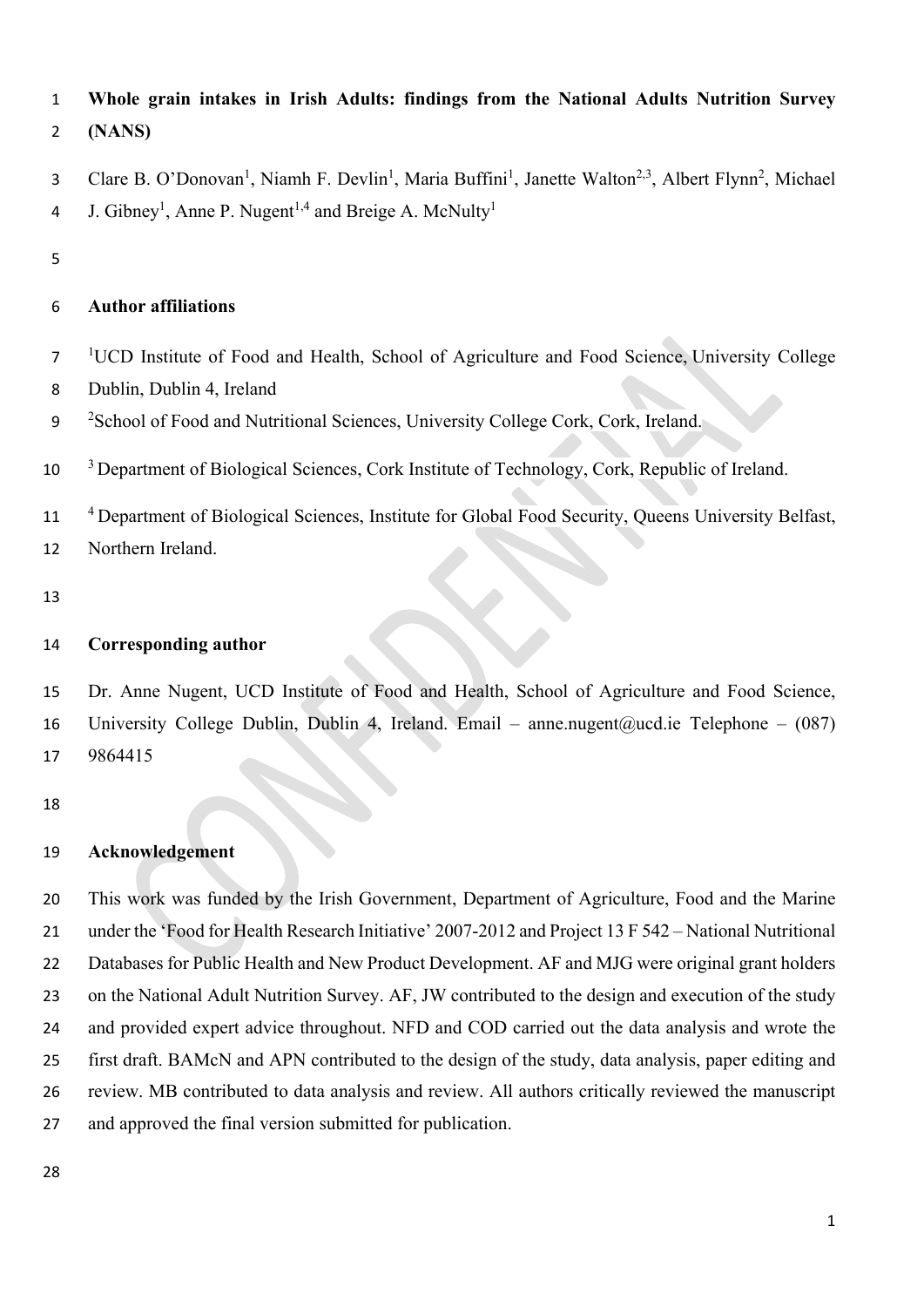#### **Abstract**

 *Purpose:* Observational studies link high whole grain intakes to reduced risk of many chronic diseases. This study quantified whole grain intakes in the Irish adult population and examined the major contributing sources. It also investigated potential dietary strategies to improve whole grain intakes.

 *Methods:* Whole grain intakes were calculated in a nationally representative sample of 1500 Irish adults using data from the most recent national food survey, the National Adult Nutrition Survey (NANS). Food consumption was assessed, at brand level where possible, using a 4-day semi-

weighed food diary with whole grain content estimated from labels on a dry matter basis.

38 *Results:* Mean daily whole grain intakes were  $27.8 \pm 29.4$  g/d, with only 19% of the population

meeting the quantity specific recommendation of 48g per day. Wheat was the highest contributor to

whole grain intake at 66%, followed by oats at 26%. High whole grain intakes were associated with

higher dietary intakes of fibre, magnesium, potassium, phosphorus and a higher alternative

Mediterranean Diet Score. Whole grain foods were most frequently eaten at breakfast time.

Regression analysis revealed that consumption of an additional 10g of whole grain containing

 'ready to eat breakfast cereals', 'rice or pastas', or 'breads' each day would increase intake of whole grains by an extra 5g, 3.5g and 2.7g respectively.

 *Conclusions:* This study reveals low intakes of whole grains in Irish adults. Recommending cereals, breads and grains with higher whole grain content as part of public health campaigns could improve whole grain intakes.

- **Keywords**
- Whole grain intakes; adults; Ireland; food surveys; intake patterns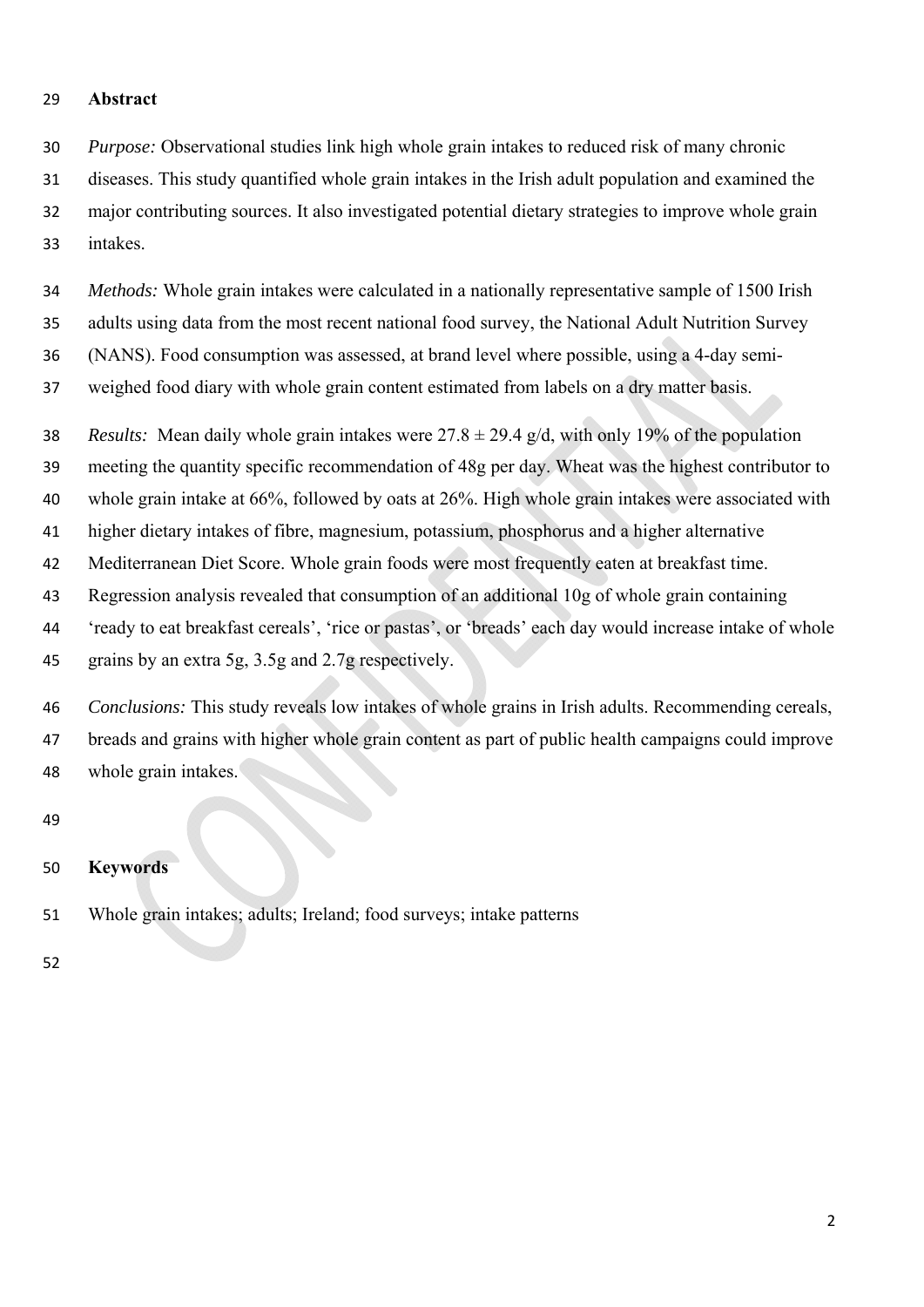### **Introduction**

 The health implications associated with whole grain consumption have been widely documented, with previous research demonstrating that increasing whole grain intakes in the diet can result in positive health outcomes [1]. At a nutrient level, high whole grain consumption has been associated with diets rich in vitamins A, C, E, B6, fibre, folate, magnesium, potassium, phosphorus, calcium and iron [2, 3]. In terms of health, a number of meta-analyses have concluded that high whole grain intakes are associated with a reduced risk of many non-communicable diseases such as cardiovascular disease [4, 5], type 2 diabetes [6] and some cancers [7, 8]. Although, findings from intervention trials are not so convincing [1], it has been postulated that differences in study design, and methods of whole grain calculation make it difficult to compare findings [9]. Specific mechanisms behind any beneficial effect of whole grain intake remain unclear, with proposed explanations including the functional components of whole grains e.g. carotenoids, beta-glucan, inulin, phenolic acid, dietary fibre [10] and/or their nutrient profile [11]. It is also postulated that whole grains exert their benefits through actions such as reducing inflammation, improving blood lipid profile, reducing body weight, lowering blood pressure and exerting positive metabolic and hormonal effects due to phytochemicals present [5, 12, 13, 14].

 With growing evidence supporting the inclusion of whole grain foods in the diet, intake patterns across and within populations worldwide are more routinely assessed and dietary recommendations increasingly mention whole grains. In certain countries such as Denmark and the US, specific quantitative intake recommendations of 75g and 48g per day have been established, whilst in other countries (Ireland, the UK and France), recommendations remain vague, and simply encourage whole grain varieties to be chosen over refined sources [15]. This may be due to the difficulties in establishing a uniform global definition of whole grain, due to issues such as the extent of processing permitted and which grains should be included in the definition [1]. Ferruzzi and colleagues proposed that the lowest amount a whole grain food should contain is 8g per 30g product (27g/100g) and based on this, the food product could be labelled as a 'whole grain food' [16], with similar thresholds 79 endorsed recently by the Healthgrain forum  $(\geq 30)$ g whole grain ingredients) [17].

 Whole grain intakes in Irish children and teenagers have previously been reported using data from the National Children's Food Survey and the National Teens' Food Survey [18], with no information on the intake patterns of older age groups. The aim of the current paper is to investigate the whole grain intakes in the Irish adult population, assess the major contributing sources and to investigate potential dietary strategies to improve whole grain intakes in the Irish population.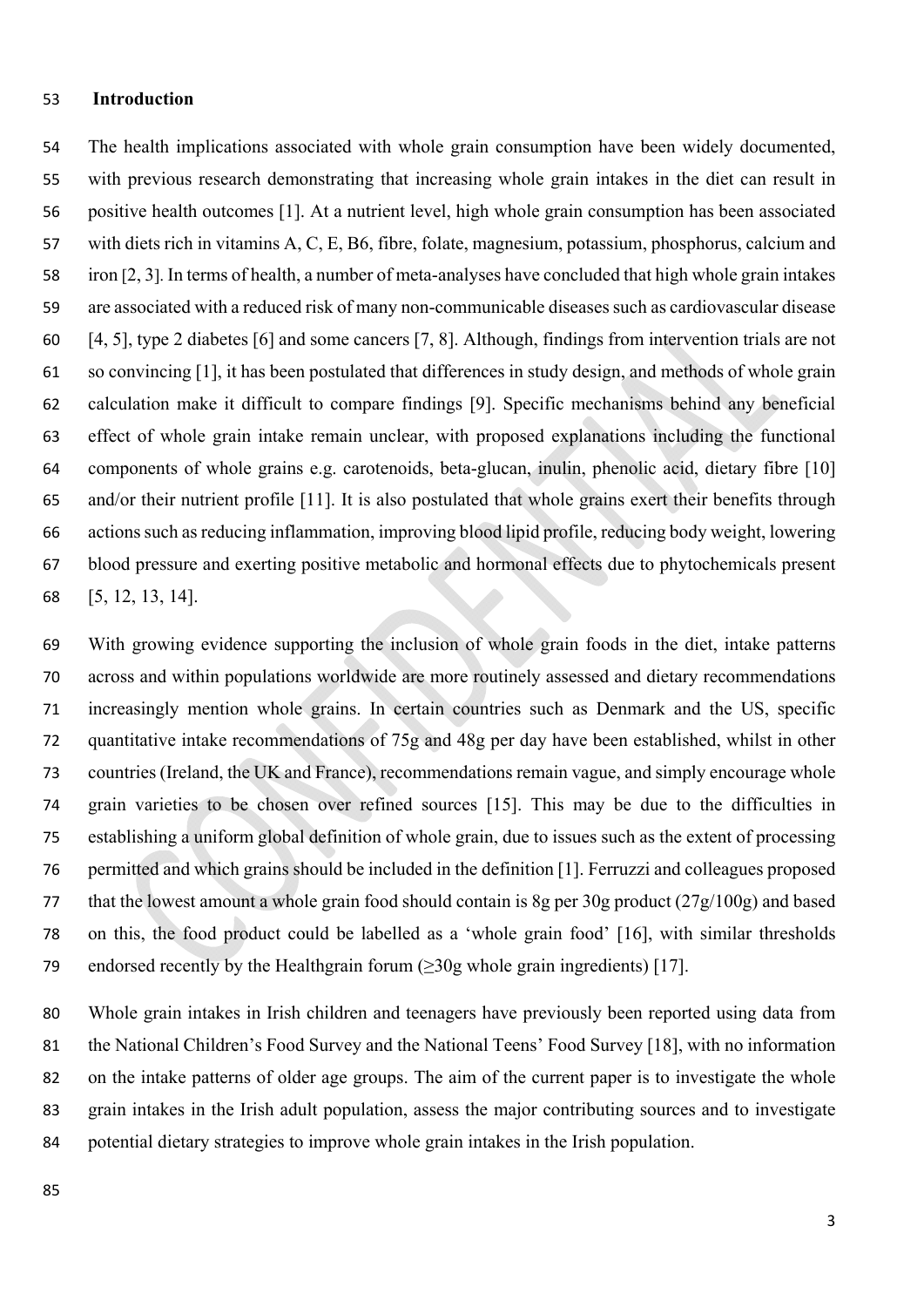### **Methods**

### *National Adult Nutrition Survey (NANS)*

 The National Adult Nutrition Survey (NANS) is a cross-sectional food survey, completed between 89 2008 and 2010, and conducted by the Irish Universities Nutrition Alliance (IUNA, www.iuna.net). Ethical approval was obtained from University College Cork Clinical Research Ethics Committee of the Cork Teaching Hospitals and the Human Ethics Research Committee of University College Dublin (ECM 3 (p) 4 September 2008). Written consent was obtained from all participants in accordance with the Declaration of Helsinki. A more detailed description of the survey methodology has been reported elsewhere [19]. Because the Republic of Ireland does not have a national identification system for adults, a database of names and addresses held by Data Ireland (National Postal Service) was used to randomly select persons in 20 geographical clusters across the country, selected to provide proportional representation across the urban-rural continuum. In total, 1500 adults aged 18-90 years (740 men and 760 women) took part, with a response rate of 60%. A sample of 1500 free-living adults to represent a population of >4 million people participated in the dietary survey. The sample size was chosen to deliver at least 100 individuals in the least-populated age and sex subgroups. There were few exclusion criteria, other than pregnancy/lactation and inability to complete the survey because of disability. The sample was representative of the Irish population with respect to gender, age, location and social class as per the 2006 Irish census (Central Statistics Office 2007).

 Food and beverage intake was determined using a 4-day semi-weighed food diary and assessed using WISP V3.0 (Tinuviel Software, Anglesey, UK), based on data from the McCance and Widdowson's 108 The Composition of Foods  $(5<sup>th</sup>$  and  $6<sup>th</sup>$  editions) supplemented with Irish food codes, to calculate nutrient intakes. Each food/ beverage consumed was recorded and allocated an individual food code and brand code with the participant recording the time of eating, the eating location and self-defining each eating occasion as either a meal or a snack. The alternate Mediterranean Diet Index (aMED) was calculated per individual as a marker of diet quality [20]. Under-reporters were determined as those individuals who had a reported energy intake less than their basal metabolic rate (BMR) multiplied by PAL 1.1 [21] and removed from subsequent analysis. Supplement use was also recorded.

 From this food and nutrient database, all whole grain foods were identified (at brand level) and a new whole grain database formed, the method for which has previously been described [18]. A whole grain food was defined as any food containing a whole grain ingredient as listed in the Healthgrain forum whole grain definition e.g. whole grain wheat, oats, rice, maize/corn, barley and rye [22]. Foods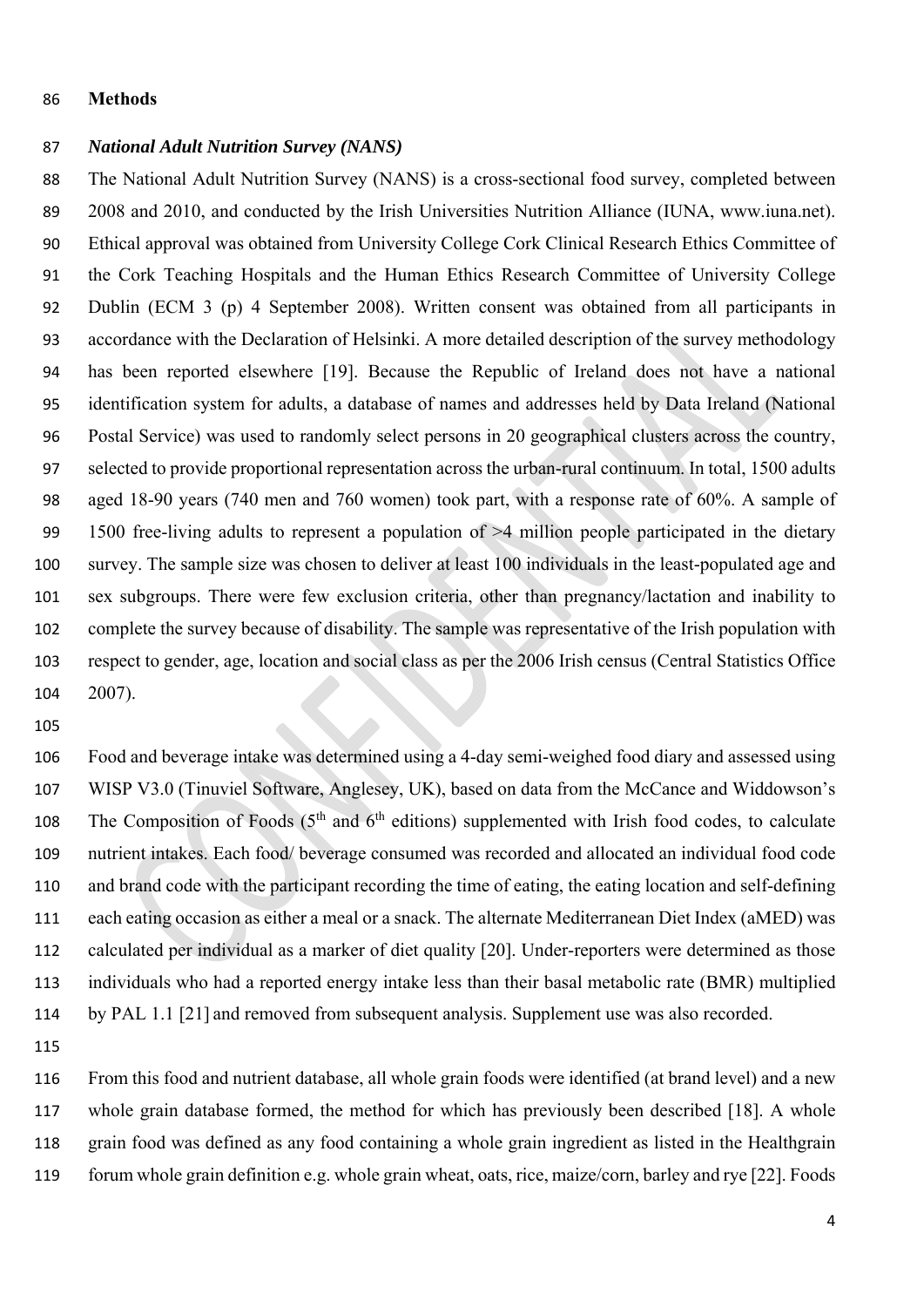were included in this study regardless of the whole grain content of the foods. Whole grain foods were then grouped into 1 of 7 groups for further analysis (Table 1). The total whole grain content per 100g of each food, and the source of whole grain in the food e.g. wheat, rye were also recorded. The amount of whole grain 'actually consumed' was then calculated by multiplying the amount of whole grain per 100g by the weight of food consumed. Following this, the dry weights of all whole grains were calculated to correct for water content as recommended by Ross and colleagues [8]. The dry weights of each whole grain ingredient were calculated by multiplying the % dry matter by the total weight of the food in 100g per day [23]. The % dry matter were obtained from McCance and Widdowson's Cereal and cereal products supplement [24]. All data are presented on a % dry matter basis.

### *Statistical Analysis*

 Statistical analyses were carried out using SPSS® for Windows™ statistical software package version 20.0 (SPSS Inc., Chicago. IL, USA). The mean and standard deviations were calculated for the daily intake of total whole grain according to sex, age group, social class and eating location for the total population and for consumers of whole grain. As the distribution of the data approximated normality [17], statistical differences within the groups were detected either using independent t-tests (gender) or by one-way analysis of variance, adjusting for age group, social class and eating location as appropriate. Bonferroni post hoc tests were conducted and where appropriate corrected at a family level for type 1 error a rate of 5%.

 The percentage contribution of each whole grain food group made to the diet was analysed, and the main whole grain sources were identified. Simple meal pattern analysis was carried out to assess the most common meals contributing to whole grain intakes whereby the proportion of total whole grain 144 consumed was calculated for each meal type as defined by the participants in the food diaries (i.e. % of daily whole grain consumed at breakfast, lunch, dinner, snacks). Differences in mean daily intakes of macro- and micro-nutrients for consumers versus non-consumers of whole grain were evaluated using independent samples t-test.

 Further analysis was carried out to determine the percentage of Irish adults not meeting US minimum recommendations for whole grain intakes (48g/day) [25].

 Multiple linear regression analysis was conducted to explore the relationship of the seven whole grain food groups that contributed the most to total whole grain intakes. This was conducted on energy adjusted mean daily whole grain intakes using a backward process which was considered the best fit for the model.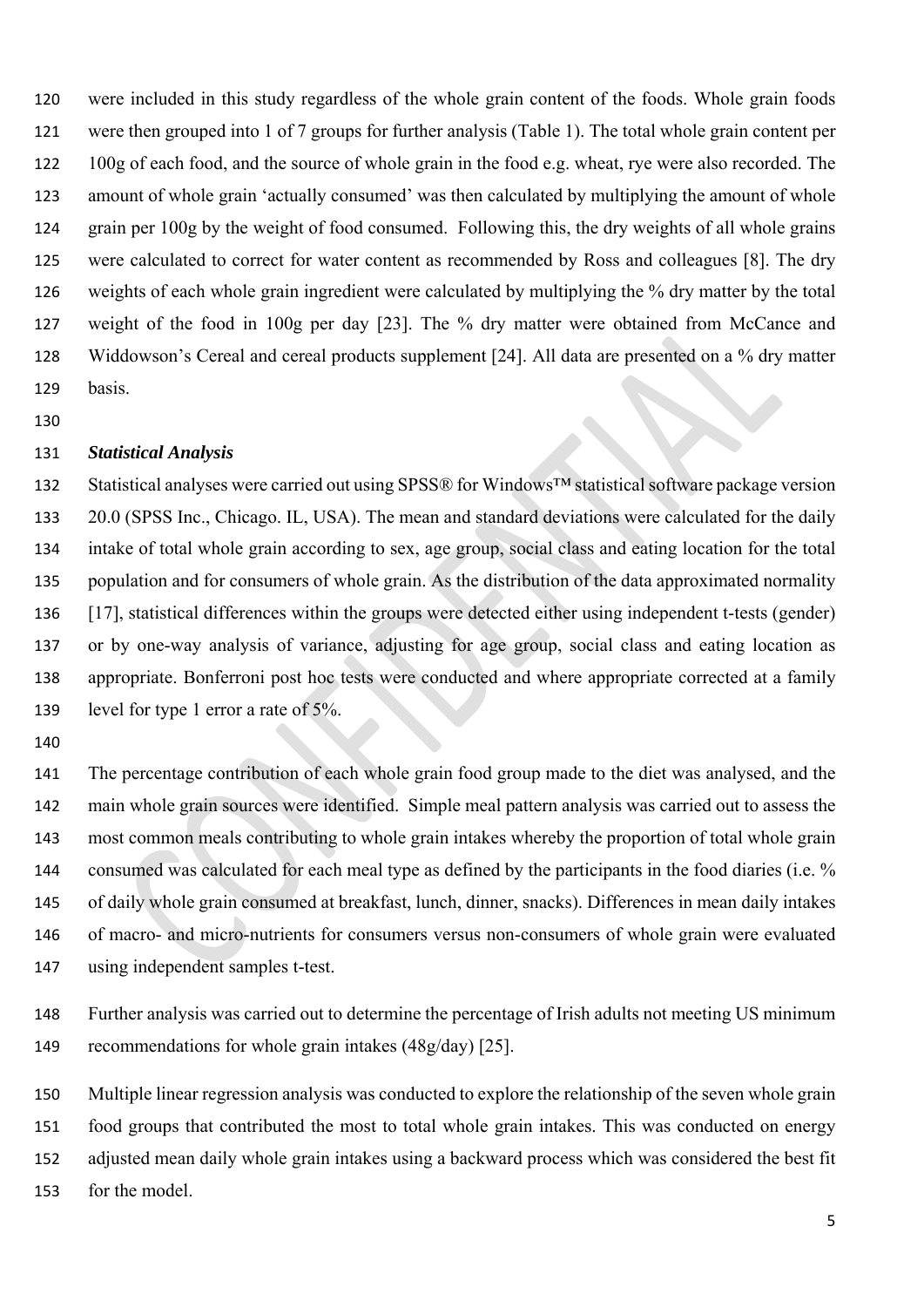#### **Results**

- Mean and median daily intakes of whole grain (g/day) are presented in Table 2 for Irish adults (aged 18-90 years) and are presented for gender, age group, social class and eating location, for both the total population and consumers only. Over 90% of Irish adults are consumers of whole grain foods, 158 with mean daily intakes of  $27.8 \pm 29.4$  g (total population), increasing to  $30.6 \pm 29.5$  g for consumers only. Males consumed more whole grain (P<0.001) in comparison to females, with mean daily intakes 160 of  $31.6g \pm 35.7$  versus  $24.1g \pm 20.9$  for the total population and  $35.0g \pm 35.9$  versus  $26.3g \pm 20.5$  for consumers only. No intake differences were found across the age groups, however, there were significant differences observed across social class and eating locations. The highest mean intake of 163 whole grains  $(31.1\pm30.0 \text{ g/day})$  was identified in those individuals classed as professional/managerial 164 which was significantly (P<0.05) higher than those individuals with skilled or manual jobs (22.7  $\pm$ 165  $23.5 \text{ g/day}$ ).
- 

## *Whole grain recommendation*

- The percentage of Irish adults meeting the US minimum whole grain recommendation of 48g/day [25] was 19%, with little variation in compliance according to age group (Table 3).
- 

### *Grain sources and food sources of whole grain*

 Wheat was the major grain source consumed by the Irish adult population, and accounted for 66% of all whole grain intakes. Oats were the next greatest source of whole grain (26%), while barley, rice, rye and maize made up the lesser amounts (<8%) (Figure 1). Table 4 presents the food sources of whole grain, by food group and across the tertiles of intake i.e. where the lowest consumers of whole grain are presented in tertile 1 and the highest consumers in tertile 3. The major food group contributing to whole grain intake in Irish adults was 'bread and rolls' (47% contribution) followed by 'ready to eat breakfast cereals (RTEBC)' (26%) and 'other breakfast cereals' e.g. porridge (7%). Across the tertiles, those in the highest tertiles had significantly (P<0.05) greater intakes of all food groups except 'rice, pasta and their dishes' and 'meat products, tofu & yoghurts'.

 

## *Food sources of whole grain at mealtimes*

 Table 5 presents the food sources of whole grain consumed at different mealtimes and as snacks, for the Irish adult population. Breakfast was the greatest contributor of whole grain intakes, providing over 49% of the daily whole grain consumption. Of this, RTEBC and breads & rolls contributed most significantly, providing nearly 40% and 35% of whole grain intake at breakfast respectively. At lunch,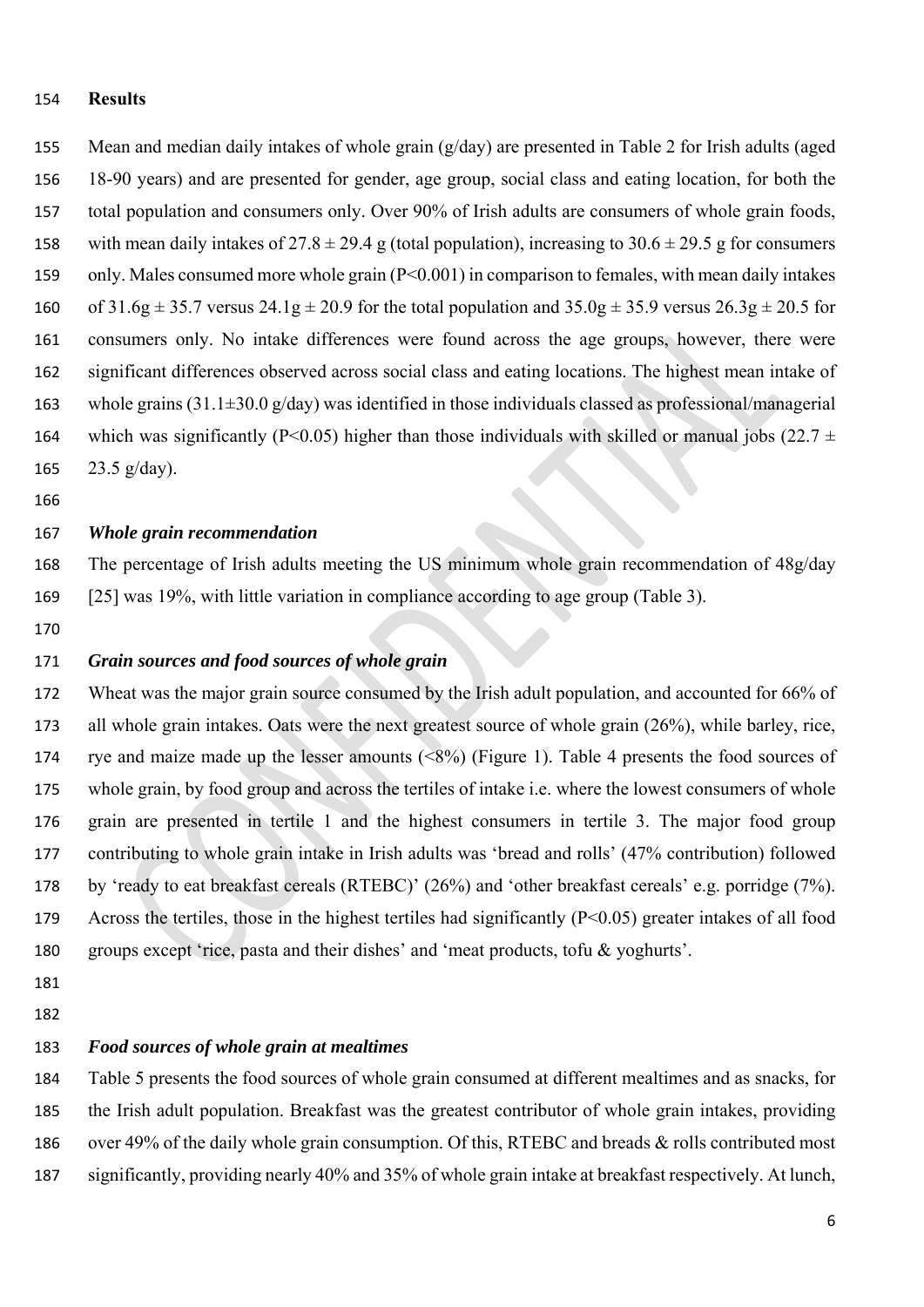dinner and snacks, whole grain bread and roll products contributed most to total whole grain intakes at 80%, 58% and 44% respectively. Of note, whole grain containing sweet biscuits and related products, and savoury biscuits and related products were more likely to be consumed as snacks providing 30% and 15% of whole grain consumed at this eating occasion.

## *Consumers versus non-consumers of whole grain*

 Comparing energy-adjusted nutrient intakes (% energy, mg/10MJ or μg/10MJ) across consumers and non-consumers of whole grain, Table 6 shows non-consumers to have significantly lower intakes of carbohydrate, fibre, potassium, phosphorus, magnesium and higher total fat intakes in comparison with high whole-grain consumers. The aMED was significantly higher in tertile 3 in comparison with non/lower/medium consumers of whole grain.

## *Proposed strategies to increase intakes of whole grains in the Irish population*

 Table 7 presents the impact of increasing whole grain intakes across food groups. This analysis shows that by increasing consumption of whole-grain food groups has a varied impact on overall intakes. For example, if an individual was to increase their intake of RTEBC by 10g per day, their daily whole grain intake would increase by nearly 5.4g. In contrast, a 10g daily increase in intakes of whole grain containing bread and rolls or other breakfast cereals would increase daily whole grain intakes by 2.75g and 0.14g respectively. An additional 10g per day of savoury biscuits, crackers and popcorn would increase daily whole grain intake by 7.5g.

- 
- 
- 
- 
- 
- 
- 
- 
- 
- 
- 
- 
- 
- 
-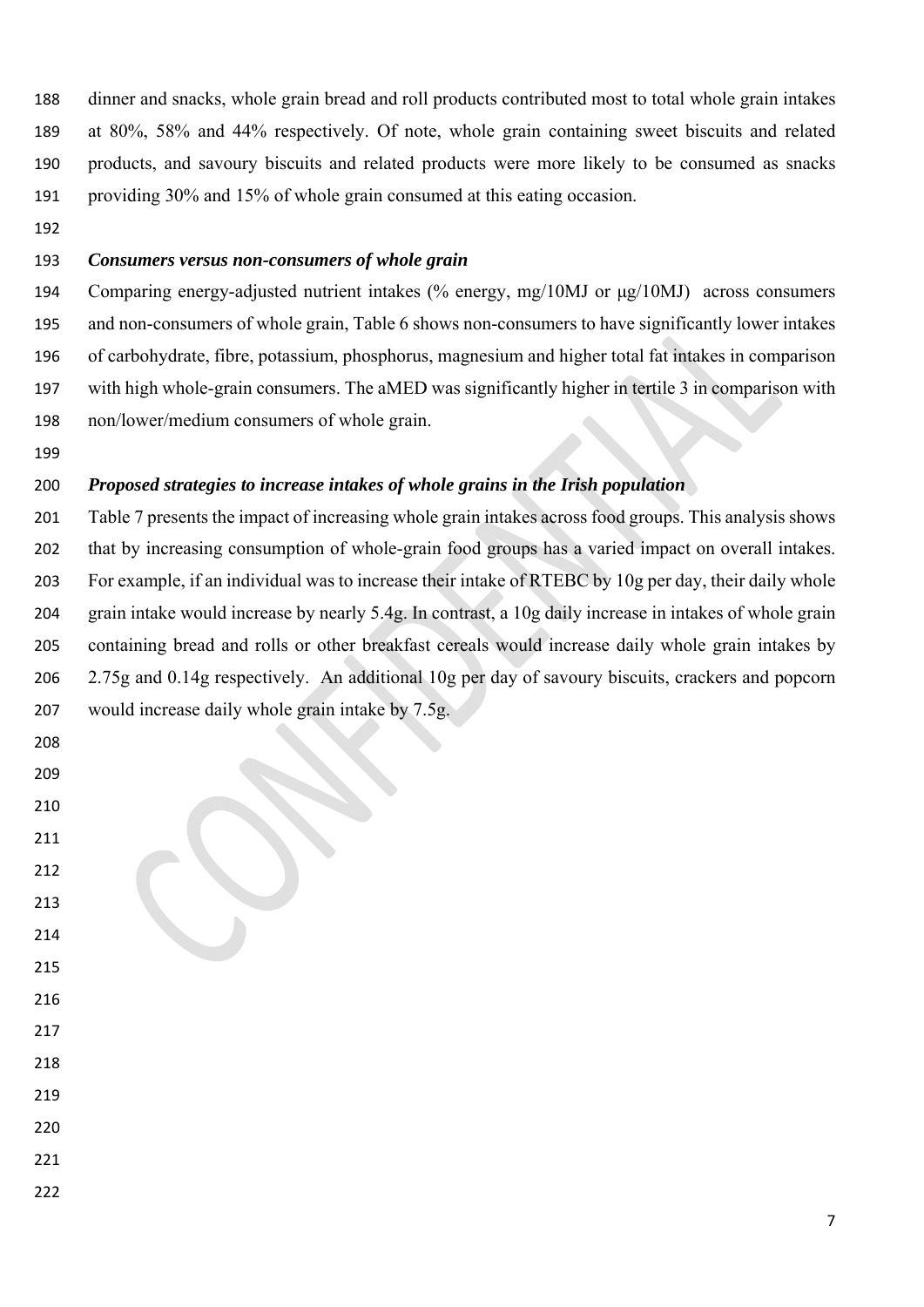### **Discussion**

 The current paper describes whole grain intakes in Irish adults using data from the NANS study. For the total population, the mean intake of whole grains was 27.8 g per day (median 20g/day), with over 91% of Irish adults identified as consumers of whole grains. Whole grain intakes differed in terms of gender and social class, with males and those from higher social classes having higher intakes. In comparison with the US quantity specific whole grain intake recommendation of 48g/day [25], only 19% of the Irish adult population met this minimum guideline. Approximately 50% of all whole grain was consumed by Irish adults at breakfast, double the amount consumed at lunch, the second most frequent whole grain eating occasion, with a reliance on wheat sources. Regression analysis demonstrated that increased intakes of whole grain containing foods such as RTEBCs, rice and pastas and bread by as little as 10g per day, could potentially enhance actual whole grain intakes in Irish adults.

 Dietary whole grain intakes have previously been described for Irish children and teenagers with mean daily intakes of 18.5 and 23.2 g/d respectively and with over 90% of children aged 5-12 years and over 86% of teenagers aged 13-17 years consuming whole grains (intakes for consumers only of 239 20.5 and 16.9 g/day respectively) [18]. Ready-to-eat breakfast cereals made the greatest contribution to whole grain intakes in these Irish children and teens (44-59% of whole grain), followed by bread 241 and rolls (14-26% of whole grain) [18]. The reverse order was observed in the present study of Irish adults, perhaps suggesting lowered consumption of whole grain containing breakfast cereals in adults and a greater reliance on breads and rolls for whole grain intake. In all studies, wheat was the major contributing grain, followed by oats. Our intake patterns (median daily intake 20g per day) are in line with those reported from other countries [3, 26, 28, 29]. Recent data from the UK also reported a median daily intake of 20g for whole grains in adults, with whole-grain breads and ready to eat breakfast cereals as primary and secondary sources and wheat the main grain [26]. However, unlike the current study which reported absolute intakes, energy-adjusted whole grain intakes appeared to increase with age in the UK population, with females having higher whole grain intakes [26]. Australian consumption is reported as 21g/day for adults [28], with comparable values estimated for US adults aged 19-50y in 2010 as 0.72 oz equivalents (approximately <20g/d) [29]. In contrast, very low consumption levels are reported for France (mean daily intake of 4.7g per day [27] and Italy (mean daily intake of 3.7 g per day [30]). The highest daily intakes are reported for Denmark where a successful health campaign increased whole grains by 72% from an average of 32g/d in 2000-2004 to 55g/d in 2011-2012 [31]. Similar efforts are needed to boost whole grain intakes by Irish adults.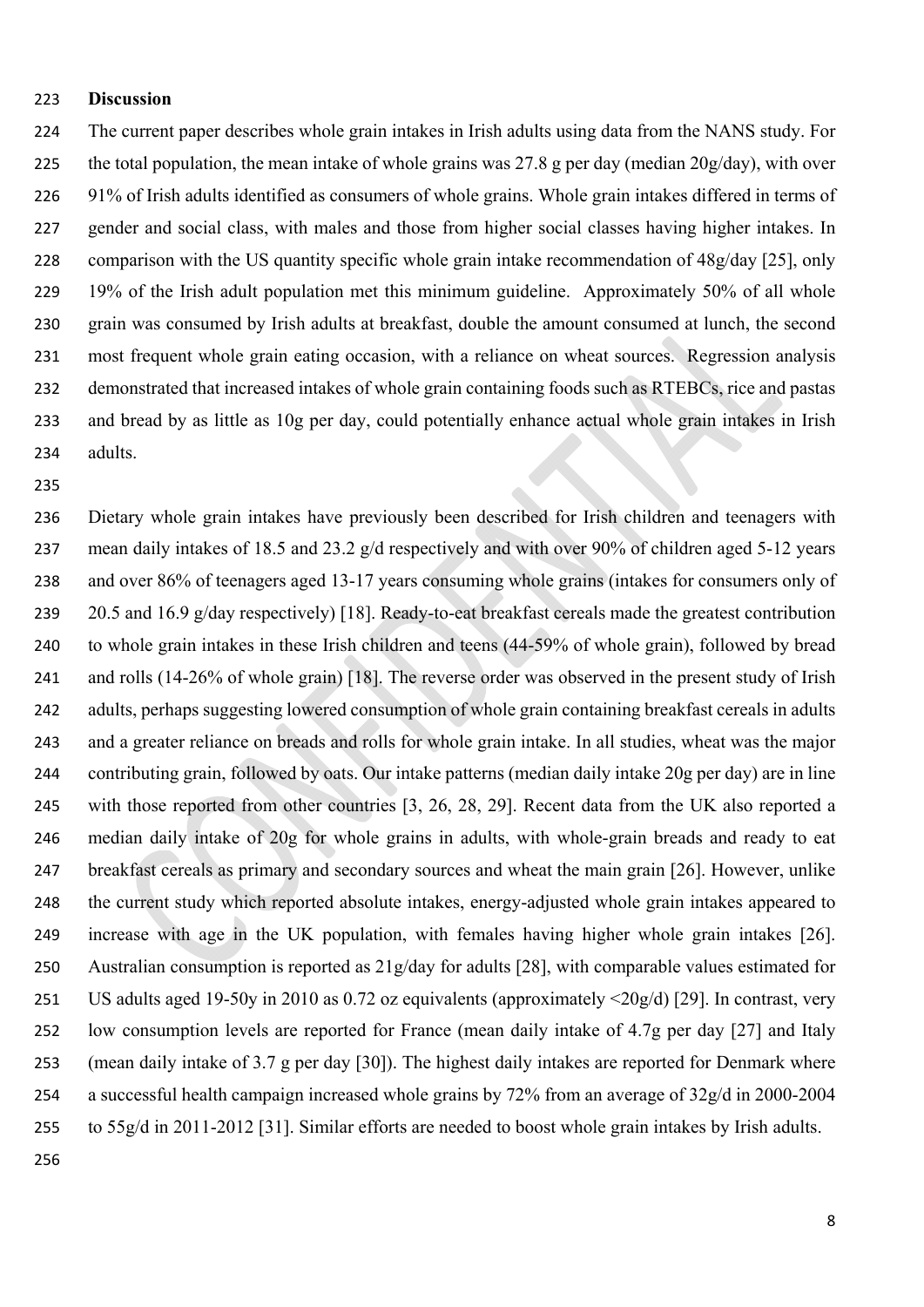Differences between consumers and non-consumers of whole grains were investigated in this Irish population, with non-consumers having significantly lower energy-adjusted intakes of dietary fibre, potassium, phosphorus, magnesium and iodine, and higher total fat and MUFA (% energy) compared with consumers of whole grain. In the UK, higher intakes of whole grains were associated with significantly higher intakes of dietary fibre, iron, calcium, vitamin E, potassium, phosphorus, magnesium, thiamin, vitamin B12 and vitamin D [32]. These findings are in line with studies which report a healthier eating pattern in those with higher intakes of whole grains [2, 27, 32, 33]. For example, in a subsample of the Scandinavian cohort 'HELGA', the intake of whole grains was directly associated with intakes of vegetables, fruits, dairy products, fish and shellfish and inversely associated with intakes of white bread, red meat and cakes and biscuits [33]. Similarly, in Irish adults, high whole grain intakes were associated with a higher aMed Score which indicates greater compliance to a Mediterranean style diet and may be viewed a marker of higher dietary quality.

 In the current study, we completed a simple investigation of strategies to understand patterns of whole grain intake and to increase their consumption in the Irish population as low whole grain intakes were observed. The overwhelming majority of whole grain containing foods were consumed at breakfast suggesting opportunities for encouraging whole grain options at other eating occasions, particularly lunch and dinner. Wheat was the major grain form consumed, implying potential for other grain sources, particularly oats. Further, using regression analysis, it became apparent that simply increasing the quantities of whole grain foods as currently consumed resulted in variable increases in daily whole grain intake. For example, consuming an additional 10g of whole-grain containing RTEBC per day yielded an additional 5.5g whole grain. While 10g extra of whole grain containing 'rice, pasta and their dishes' yielded an extra 3.5g whole grain, 10g more of 'bread and rolls' provided an extra 2.75g. Hence simple substitution of food choices has the potential to enhance population whole grain intakes albeit that any such substitution will also be impacted by portion size and amounts usually consumed per serving. We note that the single greatest impact was by consuming 10g extra of the group 'savoury biscuits, crackers and popcorn' (7.5g additional whole grain), a food group likely to contain levels of nutrients deemed less acceptable for public health e.g. fat, sugar or salt but typically associated with smaller portion sizes. Overall an opportunity exists for the food industry to develop more whole grain-rich foods with acceptable sensory qualities, yet without concomitant high salt and sugar contents. Use of a universally agreed labelling system for whole grain containing foods, as suggested by the Healthgrain forum [17] may encourage development of such foods while also highlighting to public health advocates and consumers options which are more healthful.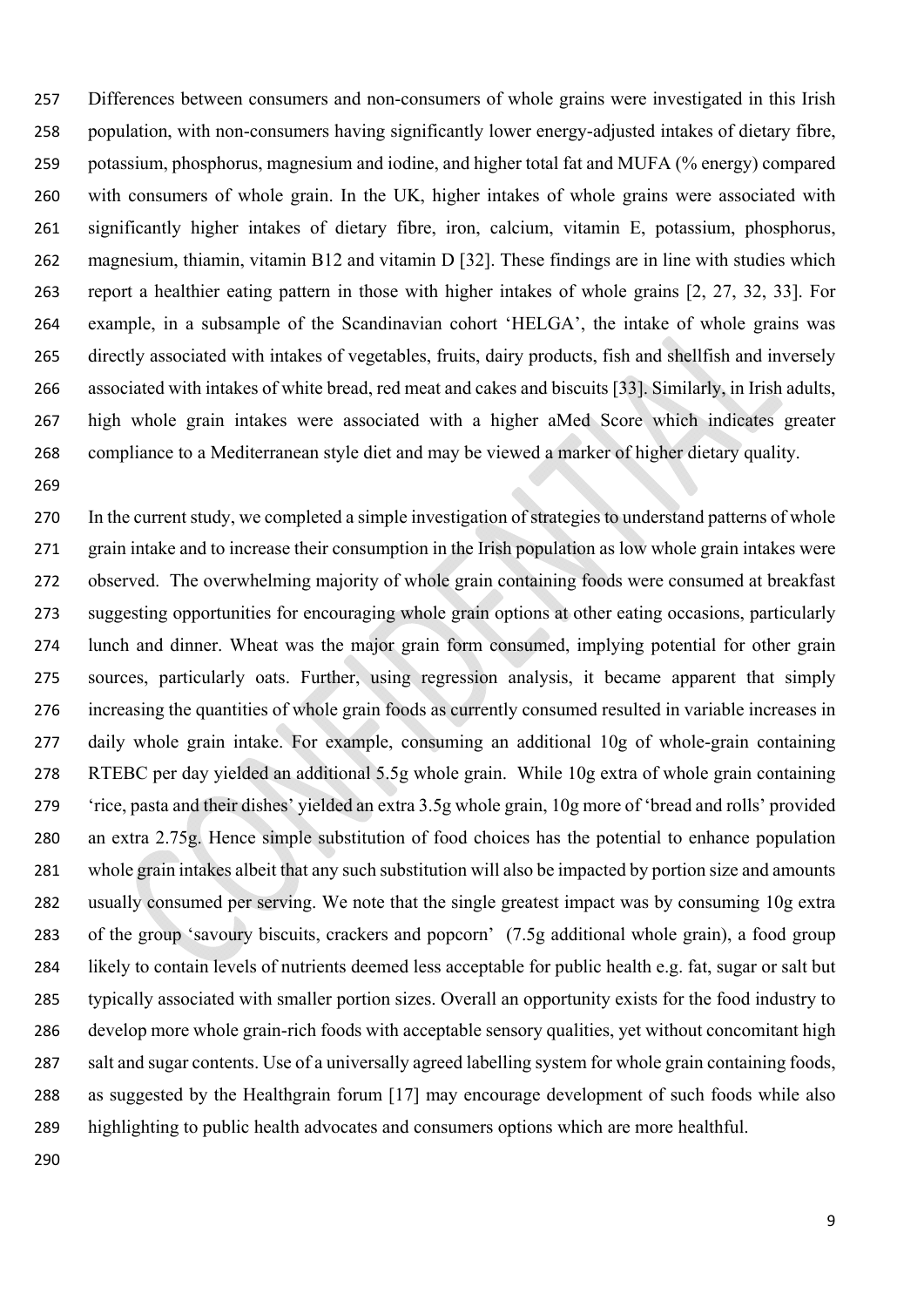Currently there are no specific whole grain recommendations set in Ireland, or in the UK, making it is difficult to place in context current intake patterns and the impact of any strategies to increase whole grain intakes. In the absence of such national recommendations, dietary whole grain intakes were compared to the US recommendation of 48g/day [25], with only 19% of individuals in this Irish adult cohort each achieving this guideline. In additional analysis, we also used an alternative approach to assess mean population compliance [34]. Such an approach acknowledges the distribution of intake of any nutrient or ingredient in a population and accepts that dietary guidelines are targeted at populations, rather than individuals. Hence, it is not necessary for all individuals in a population to each achieve this goal, rather that mean population intakes should satisfy the recommendation [34]. However, using this approach, there remained poor population compliance with the whole grain recommendation, with less than half (47%) of the entire NANS study population having an overall mean intake of 48g/day. Irrespective of method used, such low intakes, suggests a need for more specific whole grain recommendations which reflect the importance of having a diet high in whole grains for additional benefits above and beyond dietary fibre, as discussed by Seal and colleagues [15]. Observational studies consistently link high whole grain intakes and a reduced risk of CVD [4], type 2 diabetes [5,6], metabolic syndrome [5] and a number of different cancers [8]. It is likely that more specific whole grain recommendations would aid successful public health campaigns to improve whole grain intakes similar to that of Denmark [31]. In the US, a health claim pertaining to whole grain intakes is permitted based on the strength of the evidence to support the benefits of a diet high in whole grains, however, no such health claim is currently approved by EFSA [15]. It is likely that a more specific whole grain recommendation would make it easier to transfer the health message across to consumers due to clearer labelling regarding whole grains on food products. The results of this current study and from previous Irish cohorts in Irish children and teens, highlights the need for a more specific whole grain recommendation and targeted public health campaigns similar to Denmark [17,31].

 This study has some noteworthy strengths such as the large sample size which is representative of the Irish population. Furthermore, dietary data was collected using a 4-day semi-weighed food diary which accounts for potential intra-variation in dietary habits within participants. Furthermore, where possible, food packaging was obtained to ensure a higher level of accuracy regarding the dietary data and the ability to ascertain whole grain composition at a brand level where feasible. The current analysis was conducted following the removal of under-reporters which ensures absence of mis- reporting in the dataset. A limitation of the current study is the lack of a biomarker for whole grain intake to validate the dietary data collected. Alkylresorcinols have been identified as valid biomarkers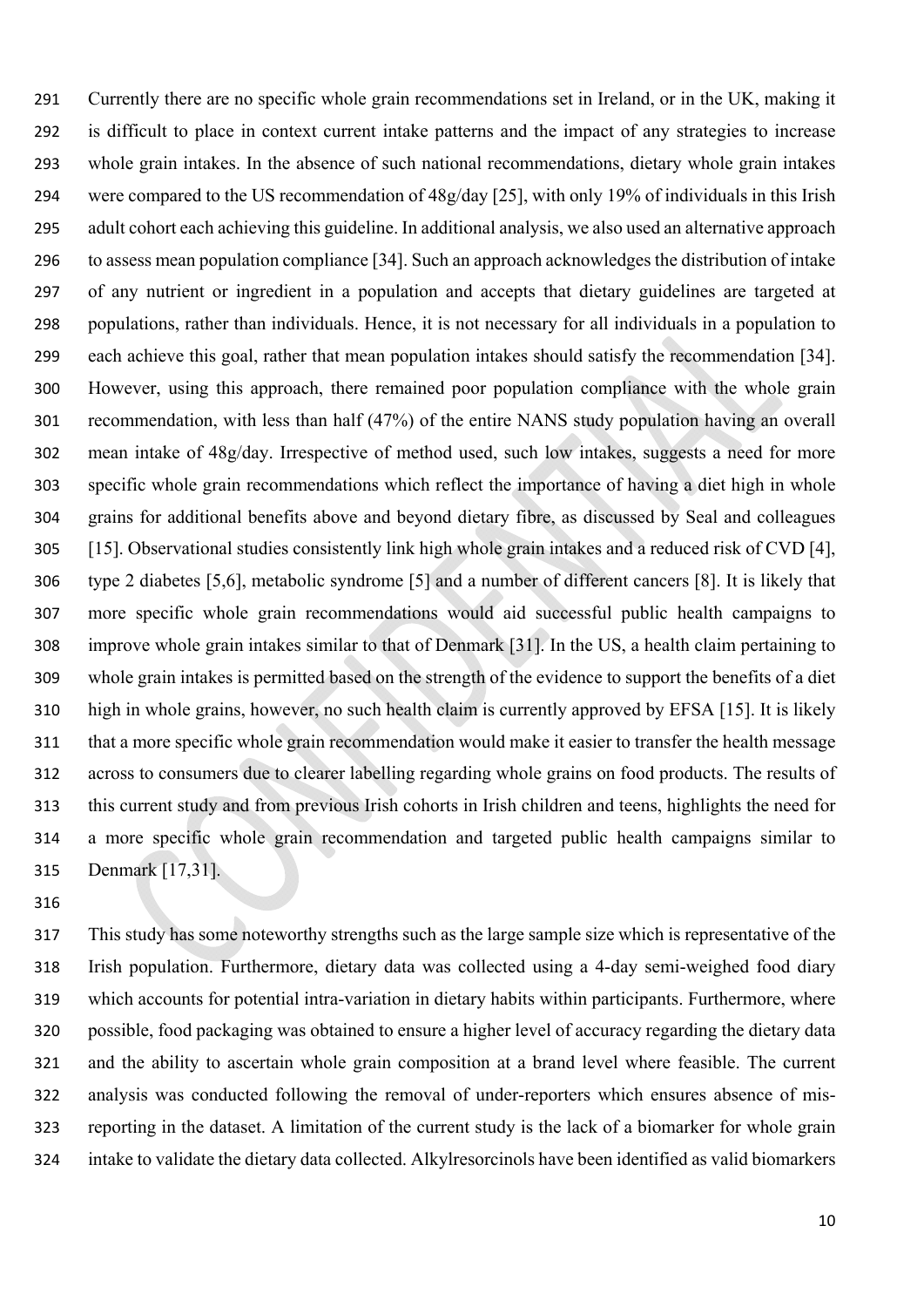of whole-grain wheat and rye intake and may be useful for future studies investigating whole grain intake [35].

#### 

 In conclusion, this study is the first to report whole grain intakes in Irish adults using data from the national food survey, NANS. We reported low whole grain intakes in Irish adults similar to Irish children and teens and other countries such as the UK and France. We also show how the selection of whole-grain containing RTEC, breads and pastas/rice has the potential to enhance daily intakes. These findings support the argument for the development of a more specific whole grain recommendation in Ireland and universally agreed labelling in light of the proposed health benefits for a diet high in whole grains. Public health campaigns are warranted to try and improve whole grain intakes in the Irish population across all age groups. Future work should also investigate the proposed metabolic health benefits of consuming a diet high in whole grains in this population.

#### **Ethical Standards**

 This study was approved by the University College Cork Clinical Research Ethics Committee of the Cork Teaching Hospitals and the Human Ethics Research Committee of University College Dublin (ECM 3 (p) 4 September 2008) and performed in accordance with the ethical standards laid down in the 1964 Declaration of Helsinki and its later amendments. All persons gave their informed consent. 

### **Conflict of Interest**

 APN and MJG have previously received unrestricted research funding from Cereal Partners Worldwide, with no influence in the current analysis or study. There are no other conflicts of interest to declare.

### **References**

- 1. Seal CJ, Brownlee IA (2015) Whole-grain foods and chronic disease: evidence from epidemiological and intervention studies. Proc Nutr Soc 74: 313-319.
- 2. O'Neil CE, Nicklas TA, Zanovec M, Cho S*.* (2010) Whole-grain consumption is associated with
- diet quality and nutrient intake in adults: the National Health and Nutrition Examination Survey, 1999-2004. J Am Diet Assoc 110: 1461-1468.
- 3. Reicks M, Jonnalagadda S, Albertson AM, Joshi N*.* (2014) Total dietary fiber intakes in the US
- population are related to whole grain consumption: results from the National Health and Nutrition
- Examination Survey 2009 to 2010. Nutr Res 34: 226-234.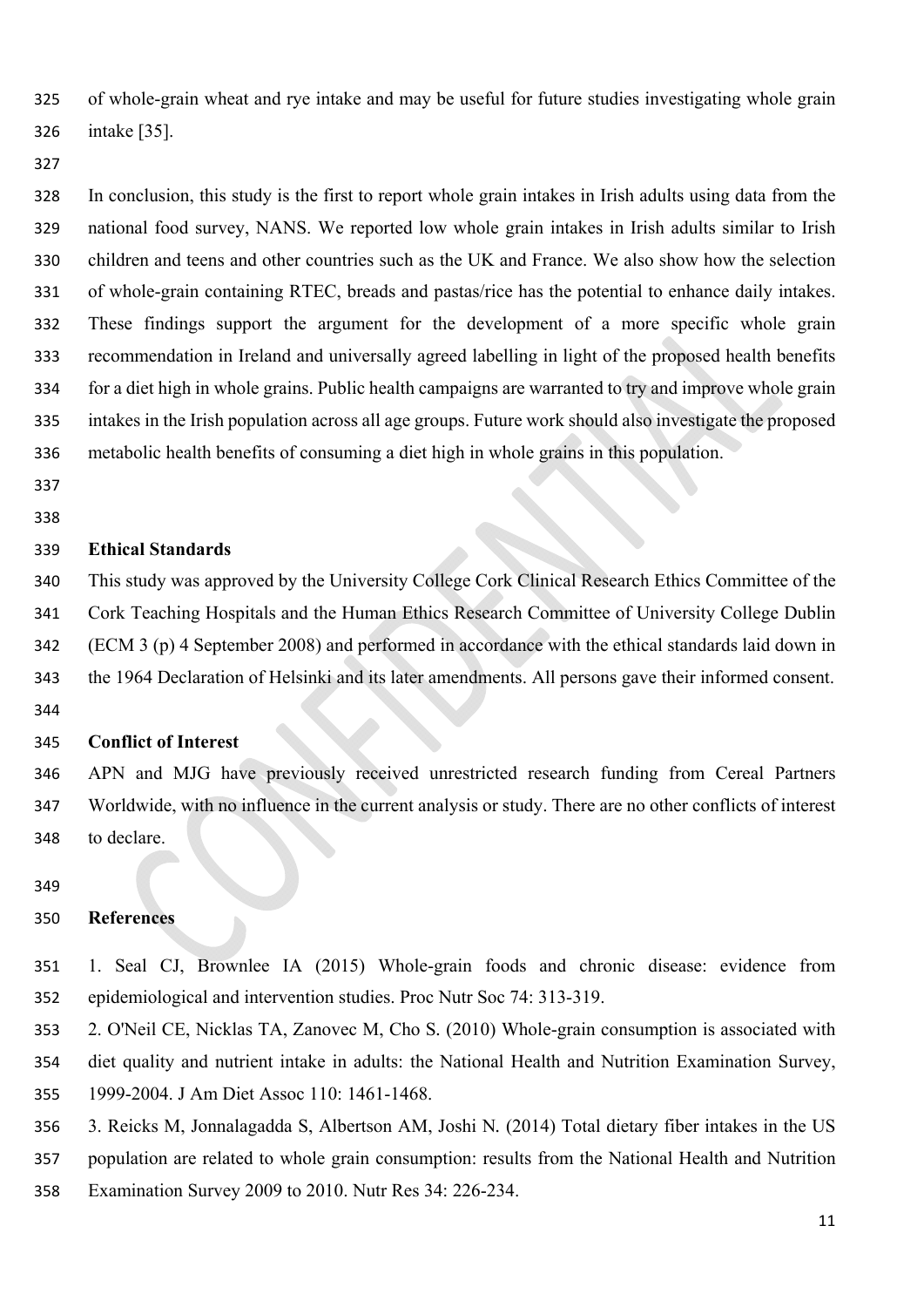- 4.Mellen PB, Walsh TF, Herrington DM (2008) Whole grain intake and cardiovascular disease: a meta-analysis. Nutr Metab Cardiovasc Dis 18: 283-290.
- 5. Ye EQ, Chacko SA, Chou EL, Kugizaki M, Liu S*.* (2012) Greater whole-grain intake is associated with lower risk of type 2 diabetes, cardiovascular disease, and weight gain. *J Nutr* **142**, 1304-1313.
- 6. Aune D, Norat T, Romundstad P, Vatten LJ*.* (2013) Whole grain and refined grain consumption
- and the risk of type 2 diabetes: a systematic review and dose-response meta-analysis of cohort studies.
- Eur J Epidemiol 28: 845-858.
- 7. Aune D, Chan DS, Lau R, Vieira R, Greenwood DC, Kampman E, Norat T*.* (2011) Dietary fibre,
- whole grains, and risk of colorectal cancer: systematic review and dose-response meta-analysis of prospective studies. BMJ 343: d6617.
- 8. Jacobs DR, Jr., Marquart L, Slavin J, Kushi LH*.* (1998) Whole-grain intake and cancer: an expanded review and meta-analysis. Nutr Cancer 30: 85-96.
- 9. Ross AB, Kristensen M, Seal CJ, Jacques P, McKeown N*.* (2015) Recommendations for reporting
- whole-grain intake in observational and intervention studies. Am J Clin Nutr 101: 903-907.
- 10. Borneo R, Leon AE (2012) Whole grain cereals: functional components and health benefits. Food Funct 3: 110-119.
- 11. Slavin J (2004) Whole grains and human health. Nutr Res Rev 17: 99-110.
- 12. Tighe P, Duthie G, Vaughan N¸Brittenden J, Simpson WG, Duthie S, Mutch W, Wahle K, Horgan
- G, Thies F*.* (2010) Effect of increased consumption of whole-grain foods on blood pressure and other
- cardiovascular risk markers in healthy middle-aged persons: a randomized controlled trial. Am J Clin Nutr 92: 733-740.
- 13. Kristensen M, Toubro S, Jensen MG, Ross AB, Riboldi G, Petronio M, Buge S, Tetens I, Astrup
- A*.* (2012) Whole grain compared with refined wheat decreases the percentage of body fat following
- a 12-week, energy-restricted dietary intervention in postmenopausal women. J Nutr 142: 710-716.
- 14. Lefevre M, Jonnalagadda S (2012) Effect of whole grains on markers of subclinical inflammation. Nutr Rev 70: 387-396.
- 15. Seal CJ, Nugent AP, Tee ES, Thielecke F*.* (2016) Whole-grain dietary recommendations: the need for a unified global approach. Br J Nutr 115, 2031-2038.
- 16. Ferruzzi MG, Jonnalagadda SS, Liu S, Marquart L, McKeown N, Reicks M, Riccardi G, Seal C,
- Slavin J, Thielecke F, van der Kamp J, Webb D (2014) Developing a standard definition of whole-
- grain foods for dietary recommendations: summary report of a multidisciplinary expert roundtable discussion. Adv Nutr 5: 164-176.
- 17. Ross AB, Van der Kamp JW, King R, Le KA, Mejborn H, Seal CJ, Thielecke F, Healthgrain
- Forum*.* (2017) Perspective: a definition for whole-grain food products recommendations from the
- Healthgrain forum. Adv Nutr 8: 5252-31.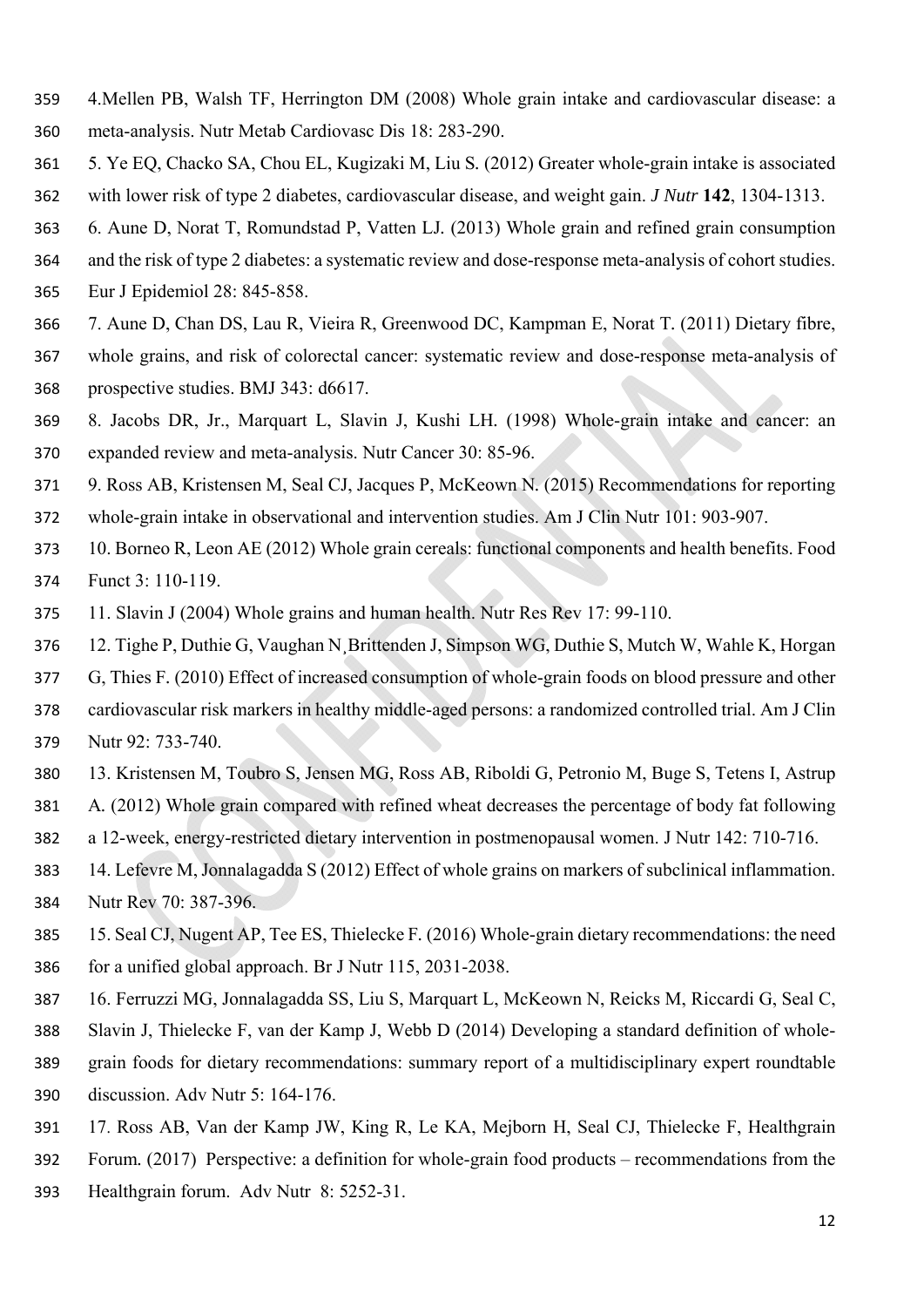- 18. Devlin NF, McNulty BA, Gibney MJ, Thielecke F, Smith H, Nugent AP*.* (2013) Whole grain
- intakes in the diets of Irish children and teenagers. Br J Nutr 110: 354-362.
- 19. Cashman KD, Muldowney S, McNulty B,Nugent A, FitzGerald AP, Kiely M, Walton J, Gibney
- MJ, Flynn A. (2013) Vitamin D status of Irish adults: findings from the National Adult Nutrition
- Survey. Br J Nutr 109: 1248-1256.
- 20. Fung TT, McCullough ML, Newby PK, Manson JE, Meigs JB, Rifani N, Willett WC, Hu FB*.*
- (2005) Diet-quality scores and plasma concentrations of markers of inflammation and endothelial
- dysfunction. Am J Clin Nutr 82: 163-173.
- 21. Goldberg GR, Black AE, Jebb SA, Cole TJ, Murgatroyd PR, Coward AW, Prentice AM*.* (1991)
- Critical evaluation of energy intake data using fundamental principles of energy physiology: 1.
- Derivation of cut-off limits to identify under-recording. Eur J Clin Nutr 45: 569-581.
- 22. van der Kamp JW, Poutanen K, Seal CJ, Richardson DP (2014) The HEALTHGRAIN definition
- of 'whole grain'. Food Nutr Res 58: doi: 10.3402/fnr.v58.22100.
- 23. Jones AR, Mann KD, Kuznesof SA, Richardson DP, Seal CJ (2017) The whole grain content of foods consumed in the UK. Food Chem 214: 453-459.
- 24. Holland B, Unwin I, Buss D (1988) Cereals and cereal products: The third supplement to McCance & Widdowson's the composition of foods. 4th ed. Nottingham.
- 25. US Department of Agriculture; US Department of Health and Human Services (2015) Nutrition
- 412 and your health: Dietary Guidelines for Americans, 2015-2020, 8<sup>th</sup> edn. Government Priting Office, Washington DC.
- 26. Mann KD, Pearce MS, McKevith B, Thielecke F, Seal CJ*.* (2015) Low whole grain intake in the
- UK: results from the National Diet and Nutrition Survey rolling programme 2008-11. Br J Nutr 113: 1643-1651.
- 27. Bellisle F, Hebel P, Colin J *et al.* (2014) Consumption of whole grains in French children,
- adolescents and adults. Br J Nutr 112: 1674-1684.
- 28. Galea LM, Beck EG, Probst YC, Cashman CJ*.* (2017) Whole Grain intake of Australians
- estimated from a cross-sectional analysis of dietary intake data from the 2011 13 Australian Health
- Survey. Public Health Nutr 20 (12): 2166-2172.
- 29. McGill CR, Fulgoni VL, Devareddy L (2015) Ten-year trends in fibre and whole grain intakes
- and food sources for the United States Population: National Health and Nutrition Exaination Survey
- 2001-2010. Nutrients **7**: 1119-1130.
- 30. Sette S, D'Addezio L, Piccinelli Ri, Hopkins S, Le Donne S, Ferrari M, Mistura L, Turrini A
- (2017) Intakes of whole grain in an Italian sample of children, adoelscents and adults. Eur J Nutr 56
- (2): 521-533.
- 31. Kyro C, Tjonneland A (2016) Whole grains and public health. BMJ 353, i3046.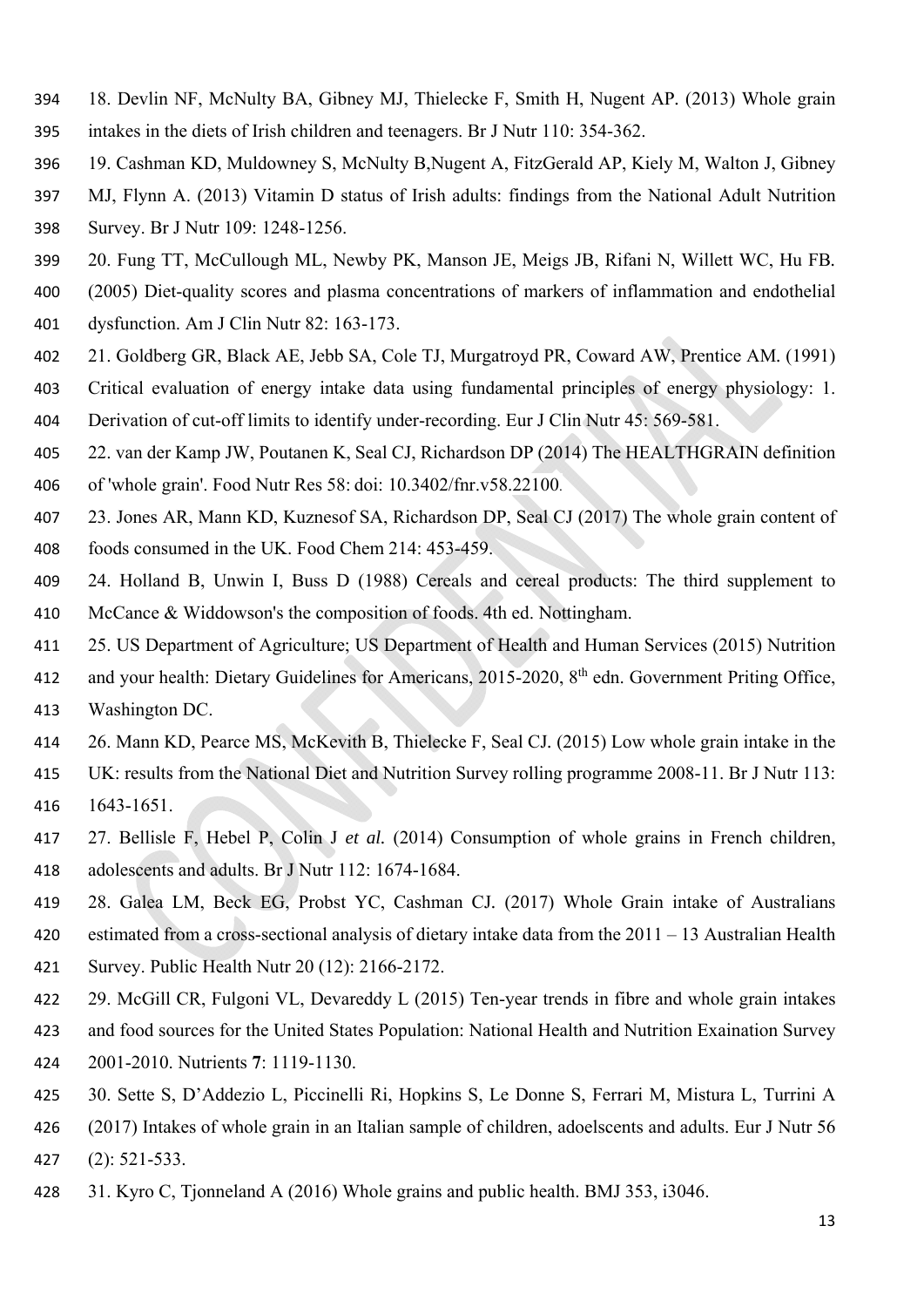- 32. Mann KD, Pearce MS, McKevith B, Thielecke F, Seal CJ*.* (2015) Whole grain intake and its
- association with intakes of other foods, nutrients and markers of health in the National Diet and Nutrition Survey rolling programme 2008-11. Br J Nutr 113: 1595-1602.
- 33. Kyro C, Skeie G, Dragsted LO, Christensen J, Overvad K, Hallmans G, Johansson I, Lund E,
- Slimani N, Johnsen NF, Halkjær J, Tjønneland A, Olsen A*.* (2011) Intake of whole grains in
- Scandinavia is associated with healthy lifestyle, socio-economic and dietary factors. Public Health
- Nutr 14: 1787-1795.
- 34. Wearne SJ, Day MJ (1999) Clues for the development of food-based dietary guidelines: how are
- dietary targets being achieved by UK consumers? Br J Nutr 81 Suppl 2: S119-126.
- 35. Landberg R, Kamal-Eldin A, Andersson A, Vessby B, Aman P*.* (2008) Alkylresorcinols as
- biomarkers of whole-grain wheat and rye intake: plasma concentration and intake estimated from dietary records. Am J Clin Nutr 87: 832-838.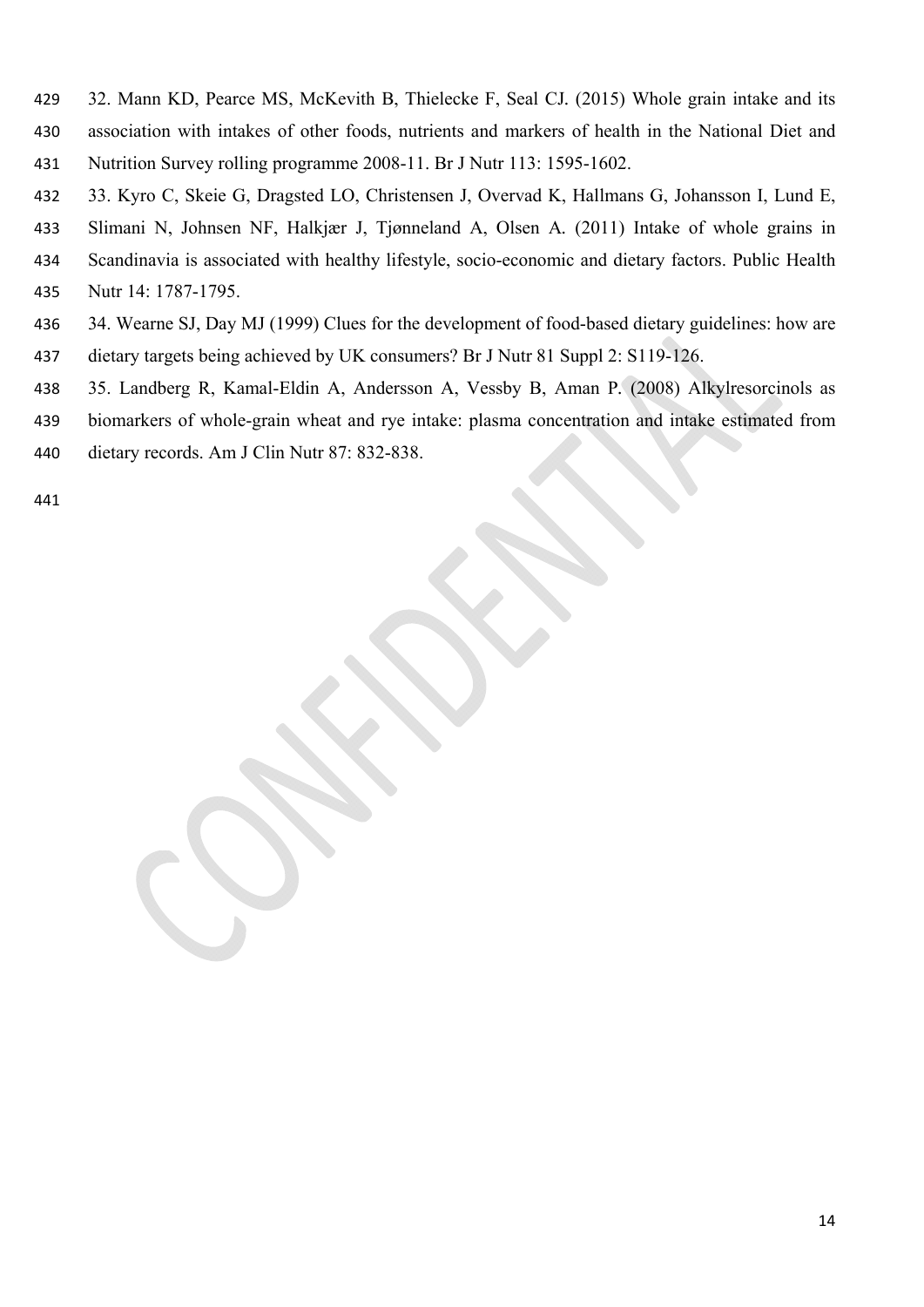# **List of Figures**

**Fig. 1** Contribution (%) of food group categories to mean daily whole grain intakes in whole

grain consumers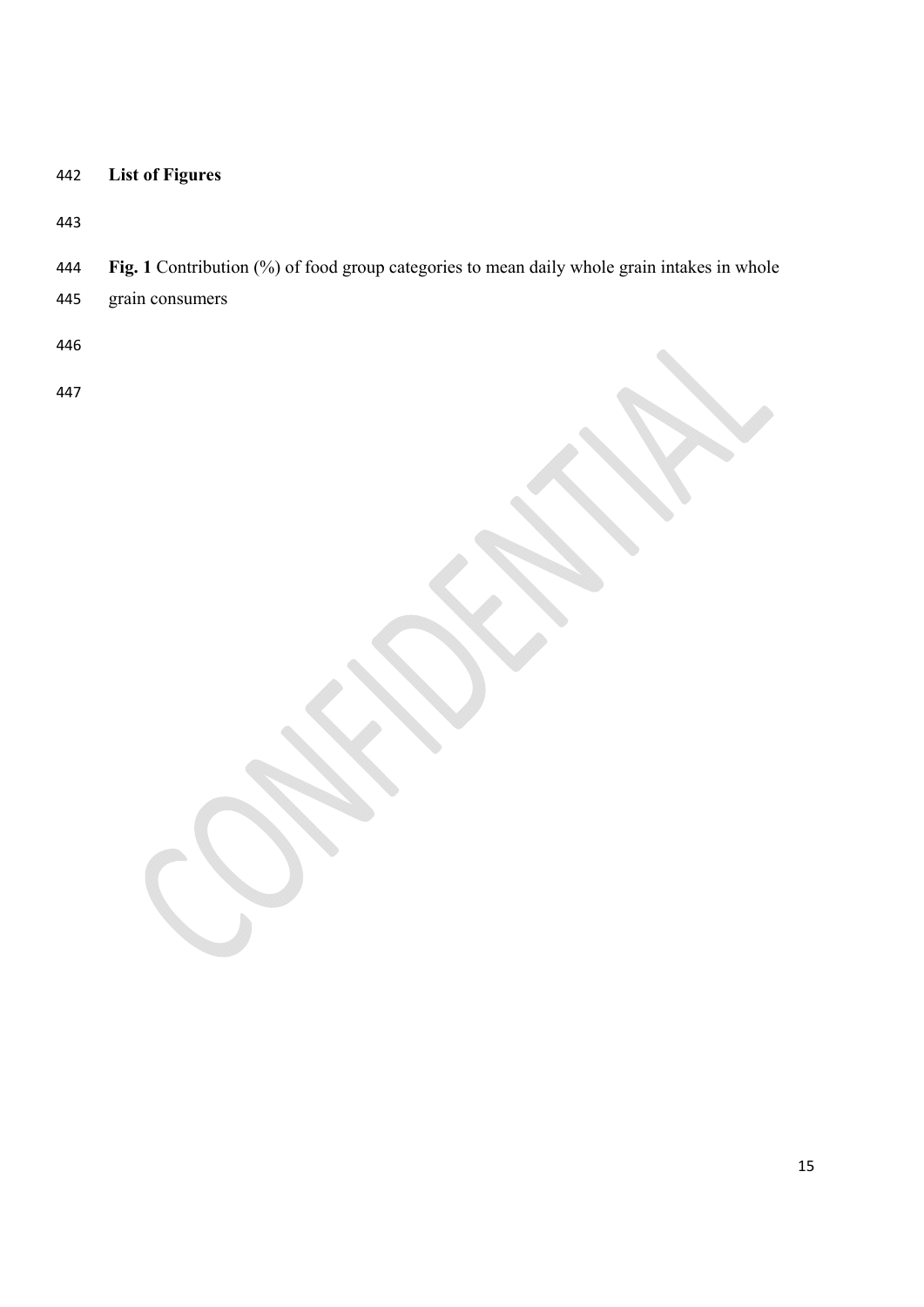**Table 1** Description of the foods included in each of the 7 whole grain food groups

| Food Group                                  | Foods included                                                                                                                                  |  |  |  |  |  |  |  |
|---------------------------------------------|-------------------------------------------------------------------------------------------------------------------------------------------------|--|--|--|--|--|--|--|
| Rice, pasta and their dishes                | Brown and whole grain rice, wholemeal pasta, risottos, pasta<br>bakes, lasagne, pasta and rice salads                                           |  |  |  |  |  |  |  |
| Breads and rolls <sup>a</sup>               | Wholemeal, brown, brown soda and granary breads and rolls.<br>Other whole grain breads including scones, pitta breads and bread<br>mix.         |  |  |  |  |  |  |  |
| RTEBC <sup>b</sup>                          | All ready to eat breakfast cereals                                                                                                              |  |  |  |  |  |  |  |
| Other breakfast cereals                     | Porridge and cooked breakfast cereals                                                                                                           |  |  |  |  |  |  |  |
| Sweet biscuits, cereal bars and<br>desserts | Plain and chocolate digestive biscuits, oat based biscuits, chewy,<br>crunchy and baked cereal bars, flapjacks, cheesecake and biscuit<br>cake. |  |  |  |  |  |  |  |
| Savoury biscuits, crackers and<br>popcorn   | Oatcakes, crackers, shop bought, microwaveable, toffee, butter and<br>sweet popcorn                                                             |  |  |  |  |  |  |  |

Meat products, tofu and yoghurts White and black pudding, tofu products, cereal based yoghurts <br>
Mall breads and rolls were cross-checked at brand level and with manufacturers to ensure ingredients were whole grain containing.<br><sup>b</sup>RTEBC, ready to eat breakfast cereals

448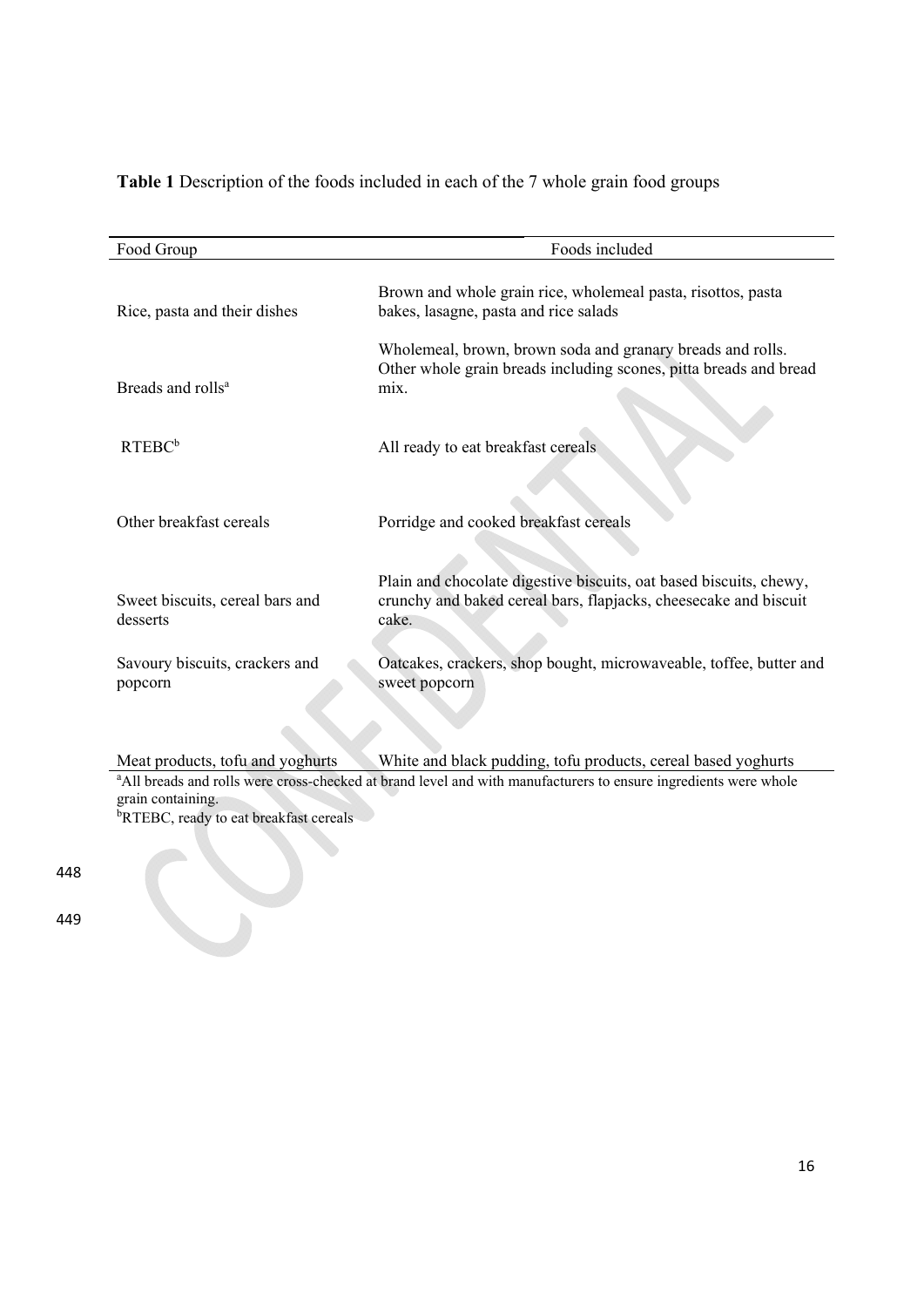|                             | Total Population ( $n = 1051$ ) |      |                       |        |      |       |           |                  |      | Consumers Only ( $n = 957$ ; 91.1%) |                  |            |       |              |  |  |
|-----------------------------|---------------------------------|------|-----------------------|--------|------|-------|-----------|------------------|------|-------------------------------------|------------------|------------|-------|--------------|--|--|
|                             | $\boldsymbol{n}$                | $\%$ | Mean                  | Median | SD   | P97.5 | ${\bf P}$ | $\boldsymbol{n}$ | $\%$ | Mean                                | Median           | ${\rm SD}$ | P97.5 | $\, {\bf p}$ |  |  |
| <b>Total Population</b>     | 1051                            | 100  | 27.8                  | 20.0   | 29.4 | 102.7 |           | 957              | 91.1 | 30.6                                | 22.5             | 29.5       | 108.8 |              |  |  |
| <b>Sex</b>                  |                                 |      |                       |        |      |       |           |                  |      |                                     |                  |            |       |              |  |  |
| Male                        | 523                             | 49.8 | 31.6                  | 18.5   | 35.7 | 130.4 | ***       | 473              | 49.4 | 35.0                                | 23.8             | 35.9       | 142.1 | ***          |  |  |
| Female                      | 528                             | 50.2 | 24.1                  | 20.4   | 20.9 | 76.1  |           | 484              | 50.6 | 26.3                                | 21.6             | 20.5       | 78.0  |              |  |  |
|                             |                                 |      |                       |        |      |       |           |                  |      |                                     |                  |            |       |              |  |  |
| Age                         |                                 |      |                       |        |      |       |           |                  |      |                                     |                  |            |       |              |  |  |
| Age group $1^{\dagger}$     | 377                             | 35.9 | 29.5                  | 21.0   | 33.2 | 118.7 | <b>NS</b> | 335              | 35.0 | 33.2                                | 23.7             | 33.4       | 120.3 | <b>NS</b>    |  |  |
| Age group $2^{\dagger}$     | 308                             | 29.3 | 27.5                  | 20.6   | 27.7 | 96.6  |           | 280              | 29.3 | 30.3                                | 23.8             | 27.6       | 97.2  |              |  |  |
| Age group $3^{\dagger}$     | 204                             | 19.4 | 27.2                  | 20.1   | 27.0 | 85.3  |           | 191              | 20.0 | 29.1                                | 21.4             | 27.0       | 86.4  |              |  |  |
| Age group $4^{\dagger}$     | 162                             | 15.4 | 25.4                  | 15.8   | 26.0 | 94.3  |           | 151              | 15.8 | 27.2                                | 19.7             | 26.0       | 96.3  |              |  |  |
|                             |                                 |      |                       |        |      |       |           |                  |      |                                     |                  |            |       |              |  |  |
| <b>Social Classy</b>        |                                 |      |                       |        |      |       |           |                  |      |                                     |                  |            |       |              |  |  |
| Professional<br>/managerial | 484                             | 46.1 | 31.1 <sup>a</sup>     | 22.9   | 30.0 | 109.3 |           | 450              | 47.0 | $33.5^{\circ}$                      | 24.6             | 29.9       | 110.5 |              |  |  |
| Non-manual                  | 183                             | 17.4 | $25.6^{a,b}$          | 16.4   | 25.3 | 90.3  |           | 169              | 17.7 | $27.7^{a,b}$                        | 21.0             | 25.2       | 90.7  |              |  |  |
| Skilled manual              | 142                             | 13.5 | 22.7 <sup>b</sup>     |        |      |       |           | 125              | 13.1 | $25.8^{b}$                          |                  | 23.4       |       |              |  |  |
| Semi-skilled and            |                                 |      |                       | 15.3   | 23.5 | 84.3  |           |                  |      |                                     | 20.9             |            | 86.8  |              |  |  |
| unskilled                   | 205                             | 19.5 | $27.0$ <sup>a,b</sup> | 15.5   | 34.7 | 121.6 |           | 178              | 18.6 | $31.1^{a,b}$                        | 20.1             | 35.5       | 132.3 |              |  |  |
|                             |                                 |      |                       |        |      |       |           |                  |      |                                     |                  |            |       |              |  |  |
| <b>Eating Location</b>      |                                 |      |                       |        |      |       |           |                  |      |                                     |                  |            |       |              |  |  |
| Home                        | 1050                            | 99.9 | $24.6^{b}$            | 16.5   | 27.7 | 96.2  | ***       | 956              | 99.9 | 27.0 <sup>b</sup>                   | 19.1             | 27.8       | 98.1  | ***          |  |  |
| Other Home                  | 306                             | 29.1 | 1.7 <sup>a</sup>      | 0.0    | 4.9  | 16.2  |           | 285              | 29.8 | 1.8 <sup>a</sup>                    | $\boldsymbol{0}$ | 5.1        | 16.6  |              |  |  |
| Outside Home                | 862                             | 82.0 | 3.4 <sup>a</sup>      | 0.0    | 8.0  | 25.8  |           | 784              | 81.9 | 3.7 <sup>a</sup>                    | $\boldsymbol{0}$ | 8.3        | 28.0  |              |  |  |

**Table 2** Descriptive analysis of whole grain intake (g/d) for Irish adults (total population and whole grain consumers only)

abcValues with unlike superscript letters denote significant differences between mean daily intakes of whole grain (ANOVA with Scheffe post hoc tests):  $*P<0.05$ ,  $*P<0.01$ ,

\*\*\*P<0.001, NS: not significant (P≥0.05). †Age group 1: 18-35 years, Age group 2: 36-50 years, Age group 3: 51-64 years, Age group 4: 65-90 years. ˠExcluding data for 37 students (missing data)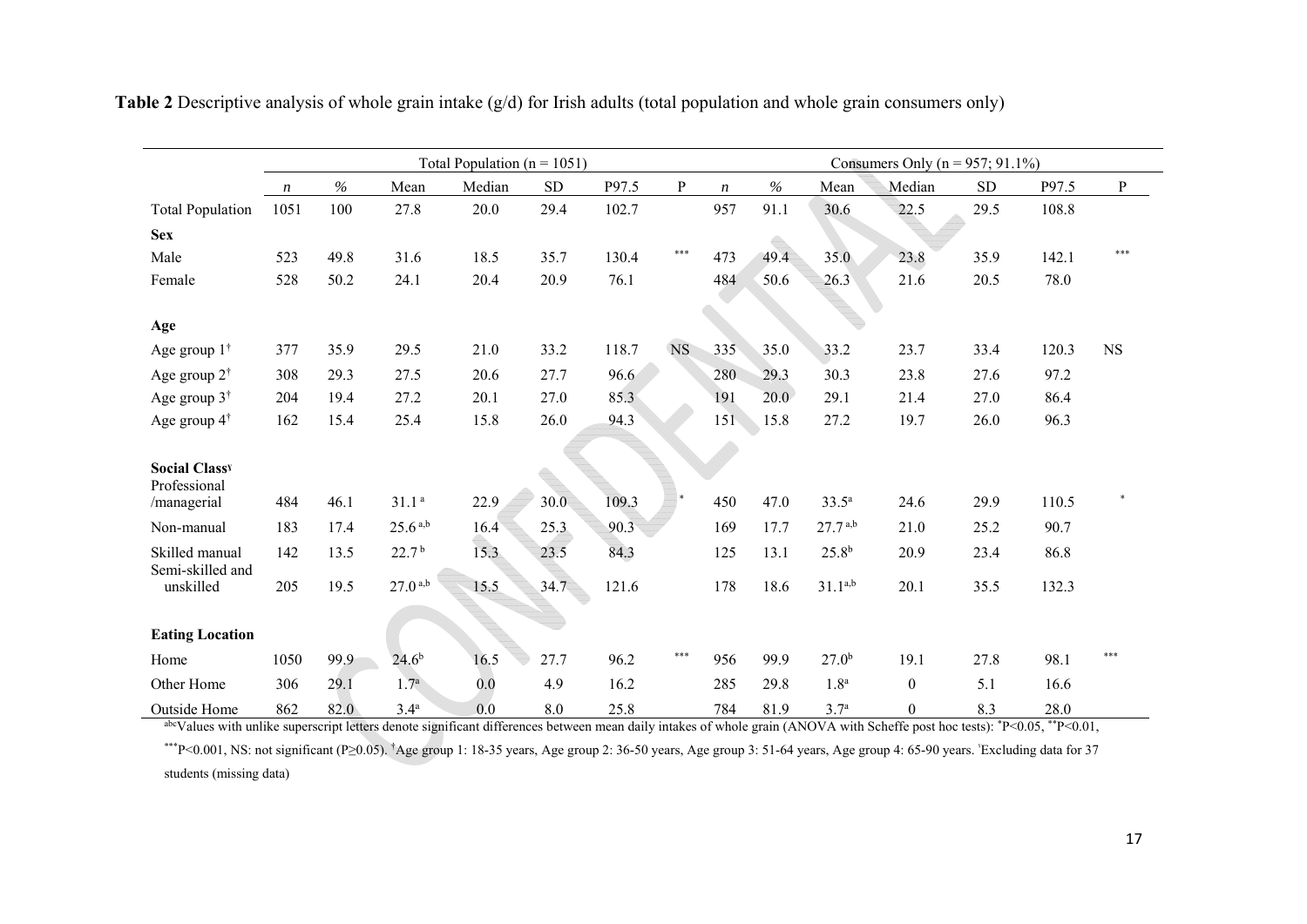| Total population $n$ 1051 |  |
|---------------------------|--|
| $(\frac{0}{0})^a$         |  |
| 19.3                      |  |
| 21.0                      |  |
| 18.8                      |  |
| 16.7                      |  |
| 19.8                      |  |
|                           |  |

**Table 3.** Percentage of Irish adults meeting US whole grain recommendations of 48g/day [25]

<sup>a</sup> refers to the percentage of individuals in the Irish population who met the dietary recommendations for minimal whole grains of 48g/day [25].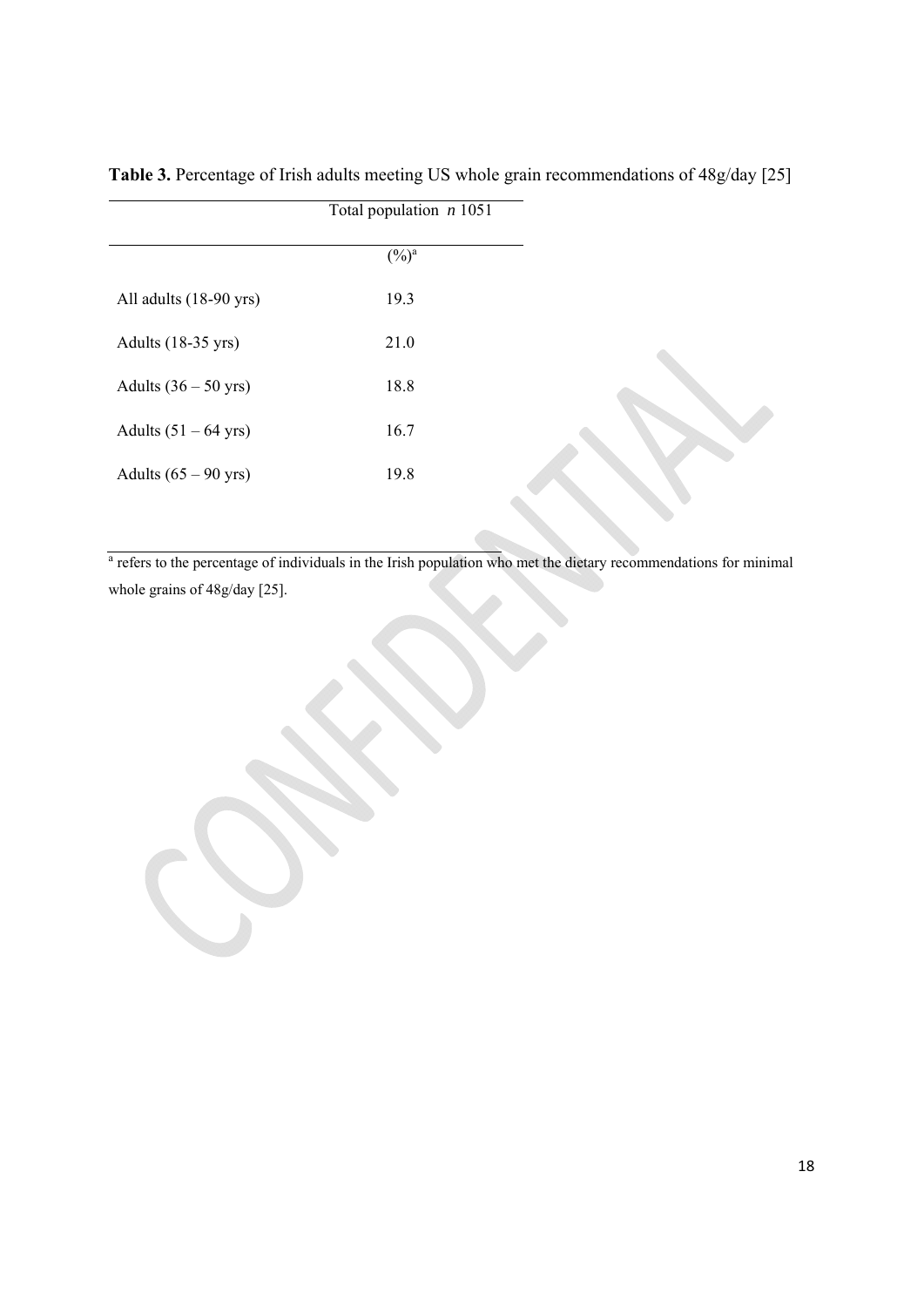|                                           |                       |      |           |         | Tertiles of mean daily whole grain intakes (g/10MJ/d) |                      |           |          |       |             |                     |         |       |                   |           |         |           |  |
|-------------------------------------------|-----------------------|------|-----------|---------|-------------------------------------------------------|----------------------|-----------|----------|-------|-------------|---------------------|---------|-------|-------------------|-----------|---------|-----------|--|
|                                           | Whole grain consumers |      |           |         |                                                       | Tertile 1            |           |          |       | Tertile 2   |                     |         |       |                   | Tertile 3 |         |           |  |
|                                           | $n = 957$             |      |           | $n=319$ |                                                       |                      | $n=319$   |          |       |             |                     | $n=319$ |       |                   |           |         |           |  |
|                                           | %Cons                 | Mean | <b>SD</b> | %Ctr    | %Cons                                                 | Mean                 | <b>SD</b> | $\%$ Ctr | %Cons | Mean        | <b>SD</b>           | %Ctr    | %Cons | Mean              | SD        | $%$ Ctr | P         |  |
| Rice, pasta & their dishes                | 6.6                   | 17.9 | 11.3      | 2.3     | 0.9                                                   | 6.8                  | 4.9       | 0.5      | 4.4   | 12.8        | 6.8                 | 2.1     | 14.4  | 20.1              | 11.8      | 4.4     | <b>NS</b> |  |
| Bread & rolls                             | 76.1                  | 21.1 | 20.8      | 46.6    | 54.9                                                  | 6.9 <sup>a</sup>     | 5.0       | 40.9     | 83.7  | $17.5^{b}$  | 12.<br>3            | 52.7    | 89.7  | $33.1^\circ$      | 25.8      | 46.4    | ***       |  |
| Ready to eat breakfast<br>cereals         | 46.4                  | 22.8 | 18.4      | 25.6    | 16.9                                                  | 6.6 <sup>a</sup>     | 4.3       | 11.6     | 49.2  | $16.4^{b}$  | 12.                 | 28.4    | 73.0  | 30.9 <sup>c</sup> | 19.7      | 36.8    | ***       |  |
| Other breakfast cereals                   | 32.5                  | 5.2  | 12.7      | 7.4     | 31.7                                                  | $2.1^{\overline{a}}$ | 1.3       | 14.2     | 37.0  | $2.9^{a,b}$ | 5.2                 | 3.8     | 28.8  | $11.7^{b}$        | 21.3      | 4.3     | ***       |  |
| Sweet biscuits, cereal bars<br>& desserts | 33.6                  | 3.3  | 4.5       | 6.6     | 31.7                                                  | 2.4                  | 2.8       | 13.3     | 32.3  | 2.9         | 3.2                 | 3.9     | 37.0  | 4.3               | 6.3       | 2.6     |           |  |
| Savoury biscuits, crackers<br>& popcorn   | 15.8                  | 11.9 | 10.7      | 6.4     | 9.4                                                   | 6.1 <sup>a</sup>     | 4.3       | 6.5      | 17.6  | $13.4^{b}$  | 11.<br>$\mathbf{3}$ | 8.1     | 20.4  | $13.4^{b,c}$      | 11.3      | 4.6     | $\star$   |  |
| Meat products, tofu &<br>yoghurts         | 15.9                  | 2.7  | 2.2       | 5.0     | 21.3                                                  | 2.9                  | 2.3       | 13.1     | 11.0  | 2.4         | 1.7                 | 1.2     | 15.4  | 2.7               | 2.4       | 0.9     | <b>NS</b> |  |

**Table 4** Intake (g/10MJ/day) and contribution (%) of food groups to mean daily whole grain intakes in an Irish adult population across tertiles of intake in whole grain consumers

% Cons - % consumers of each whole grain food group; % Ctr -% contribution of food groups to whole grain intakes within each tertile

abc Values with unlike superscript letters denote significant differences between the mean values of whole grain intake across the tertiles of whole grain intake (adjusted for gender) (ANCOVA with Bonferroni correction):  $P < 0.05$ ; \*\* P $< 0.01$ ; \*\*\* P $< 0.001$ ; NS, P $\geq 0.05$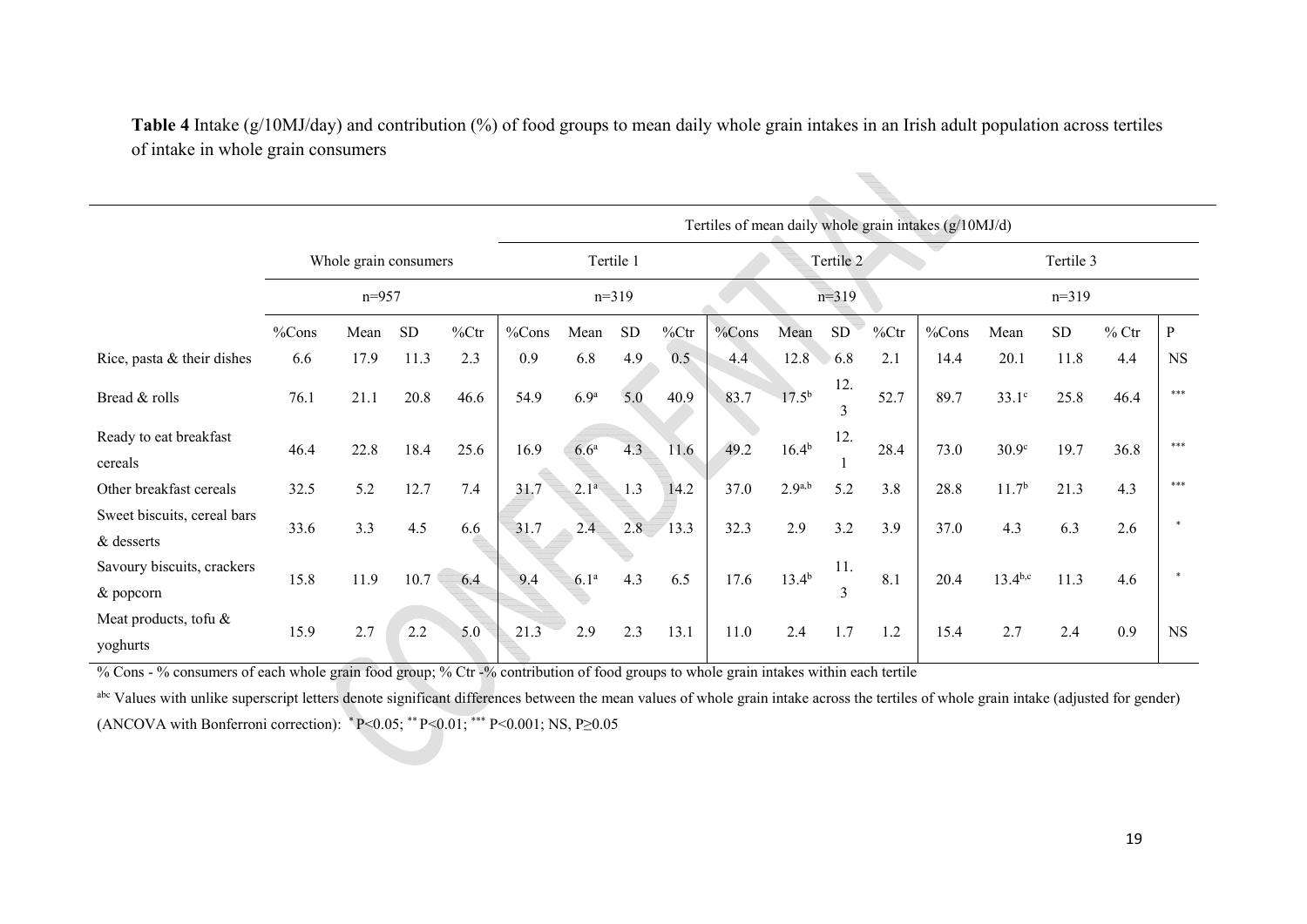**Table 5** Patterns of intake (%) of all whole grain and of whole grain containing food groups as consumed at meals and snacks

|                                          | <b>Breakfast</b> | Lunch | Dinner | <b>Snacks</b> |
|------------------------------------------|------------------|-------|--------|---------------|
| All sources of whole grain               | 49.5             | 22.7  | 10.3   | 17.3          |
| Of which                                 |                  |       |        |               |
| Rice, pasta and their dishes             | 0.0              | 2.2   | 11.7   | 0.0           |
| Bread and rolls                          | 35.5             | 79.6  | 58.0   | 44.2          |
| <b>RTEBC</b>                             | 39.8             | 1.1   | 0.8    | 8.1           |
| Other breakfast cereals                  | 18.0             | 0.1   | 0.1    | 1.3           |
| Sweet biscuits, cereal bars and desserts | 2.0              | 7.3   | 16.2   | 29.5          |
| Savoury biscuits, crackers and popcorn   | 1.2              | 5.4   | 6.0    | 15.3          |
| Meat, tofu and yoghurts                  | 3.3              | 4.5   | 7.1    | 1.7           |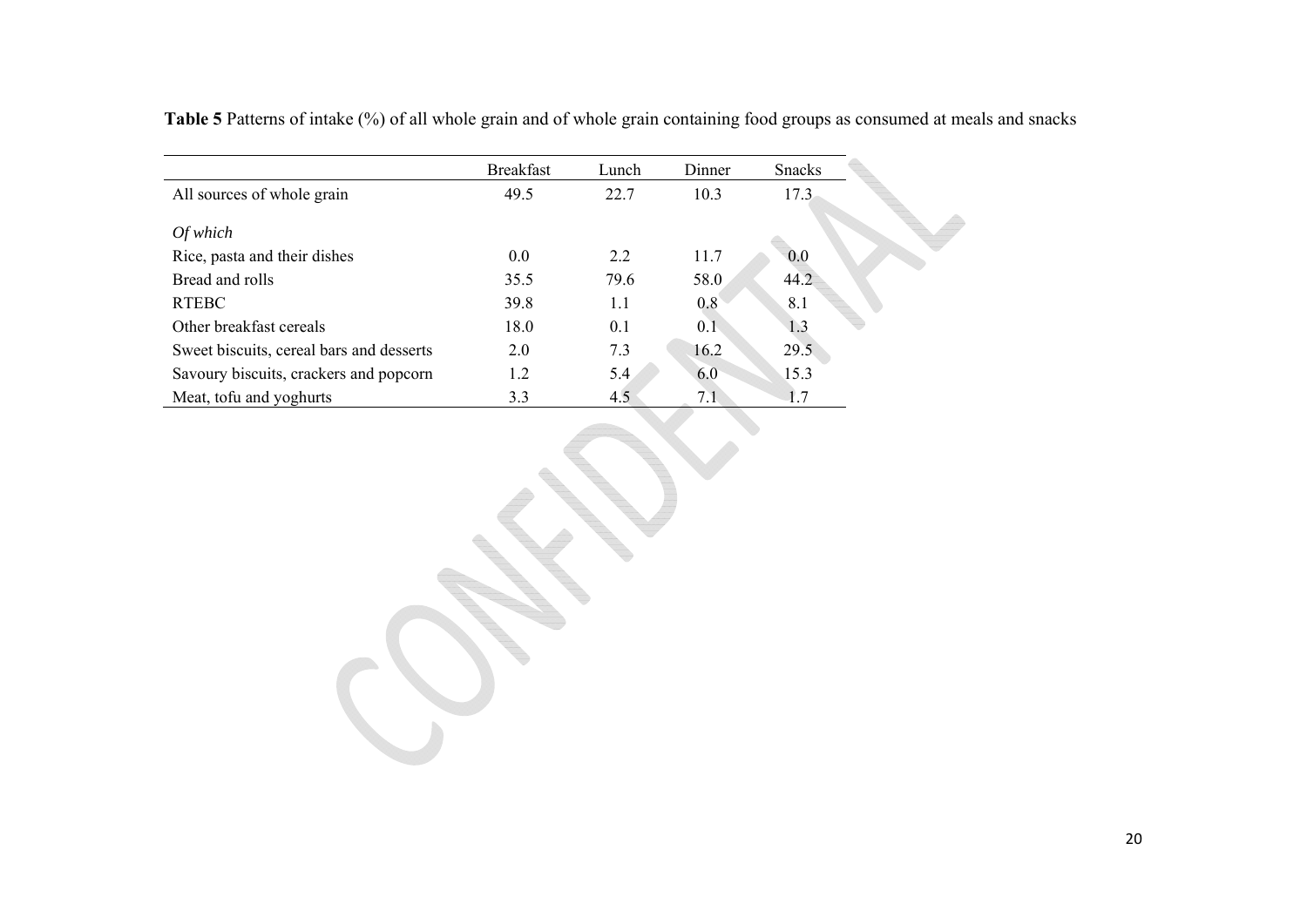|                              | Non-consumers<br>$(n=94)$ |                | Tertile $1(n=319)$  |           | Tertile $2(n=319)$    |            |                     | Tertile $3(n=319)$ |            |  |
|------------------------------|---------------------------|----------------|---------------------|-----------|-----------------------|------------|---------------------|--------------------|------------|--|
|                              | Mean                      | ${\rm SD}$     | Mean                | <b>SD</b> | Mean                  | ${\rm SD}$ | Mean                | SD                 |            |  |
| Energy (MJ)                  | 8.9 <sup>a</sup>          | 2.3            | 9.2 <sup>a</sup>    | 2.7       | 9.0 <sup>a</sup>      | 2.4        | $10.1^{b}$          | 2.7                | $***$      |  |
| Protein (% energy)           | 15.7                      | 3.9            | 16.3                | 3.3       | 16.4                  | 3.2        | 16.9                | 3.5                | <b>NS</b>  |  |
| Carbohydrate (% energy)      | 40.2 <sup>a</sup>         | 7.7            | 41.8 <sup>ad</sup>  | 6.8       | 42.6 <sup>bd</sup>    | 6.9        | 44.6 <sup>d</sup>   | 6.1                | ***        |  |
| Total sugars (% energy)      | 15.4                      | 6.4            | 17                  | 6.2       | 17.2                  | 5.8        | 17.4                | 4.9                | <b>NS</b>  |  |
| Fat (% energy)               | 35.7 <sup>a</sup>         | $\tau$         | 35.0 <sup>a</sup>   | 6.1       | 34.0 <sup>ab</sup>    | 6.4        | $33.2^{b}$          | 5.9                | $\ast\ast$ |  |
| Saturated fat (% energy)     | 13.7                      | 4.3            | 13.9                | 3.3       | 13.4                  | 3.4        | 13                  | 3.2                | <b>NS</b>  |  |
| MUFA (% energy)              | $13.5^{\rm a}$            | $\mathfrak{Z}$ | 12.8 <sup>a</sup>   | 2.6       | $12.2^{b}$            | 2.7        | 12.0 <sup>b</sup>   | 2.5                | ***        |  |
| PUFA (% energy)              | 6                         | 2.3            | 6                   | 2.3       | 6.2                   | 2.5        | 6                   | 2.1                | <b>NS</b>  |  |
| Dietary fibre $(g/10MJ)$     | $16.5^{\rm a}$            | 6.3            | 19.4 <sup>b</sup>   | 6.5       | $23.4^\circ$          | 7.2        | 26.9 <sup>d</sup>   | 7.2                | ***        |  |
| Sodium (mg/10MJ)             | 2892.9                    | 616.2          | 2942.4              | 675.9     | 2914.5                | 653.3      | 2913.5              | 598.3              | <b>NS</b>  |  |
| Iron $(mg/10MJ)$             | 16.4                      | 21.8           | 17.2                | 22.2      | 15.7                  | 16.3       | 19.8                | 25.1               | <b>NS</b>  |  |
| Calcium (mg/10MJ)            | 1062.8                    | 574            | 1071.4              | 406.5     | 1161                  | 453.8      | 1163.6              | 402.7              | <b>NS</b>  |  |
| Magnesium $(mg/10MJ)$        | 295.8 <sup>a</sup>        | 106.3          | 316.9 <sup>a</sup>  | 115.6     | 349.2 <sup>b</sup>    | 83.8       | 382.5 <sup>c</sup>  | 82                 | ***        |  |
| Potassium (mg/10MJ)          | 3478.7ab                  | 1467.7         | 3444.7 <sup>b</sup> | 741.1     | 3666.1a               | 713.8      | 3732.3 <sup>a</sup> | 817                | $***$      |  |
| Phosphorus (mg/10MJ)         | $1453.3^{a}$              | 276.9          | 1548.3 <sup>b</sup> | 308       | $1648.4^{\circ}$      | 302.4      | $1723.6^{d}$        | 295.1              | $***$      |  |
| Iodine ( $\mu$ g/10MJ)       | 160.5a                    | 96.9           | 165.7a              | 83.5      | 178.8ab               | 86.4       | 189.3b              | 81.5               | $***$      |  |
| Vitamin D $(\mu g/10MJ)$     | 4.1                       | 5.5            | 5.0                 | 6.0       | 5.8                   | 7.5        | 6.2                 | 9.3                | <b>NS</b>  |  |
| Thiamin (mg/10MJ)            | 2.3                       | 4.3            | 3.8                 | 10.9      | 3.3                   | 8.3        | 3.9                 | 10.4               | <b>NS</b>  |  |
| Riboflavin (mg/10MJ)         | 2.6                       | $\overline{4}$ | 3.7                 | 10        | 3.8                   | 8.9        | 4.1                 | 9.7                | <b>NS</b>  |  |
| Niacin (mg/10MJ)             | 32.1                      | 31.6           | 30.7                | 15.9      | 33.6                  | 41.3       | 35                  | 19.5               | <b>NS</b>  |  |
| Vitamin B6 (mg/10MJ)         | 3.7                       | 4.2            | 4.5                 | 8.5       | 4.8                   | 9.7        | 5.1                 | 10.1               | <b>NS</b>  |  |
| Vitamin B12 ( $\mu$ g /10MJ) | 6.7                       | 5.8            | 9.3                 | 23.9      | 11.3                  | 69.5       | 8.2                 | 11.4               | <b>NS</b>  |  |
| Folate $(\mu g/10MJ)$        | $354.2^{a}$               | 184.8          | 393.3ª              | 201.3     | $425.0$ <sup>ac</sup> | 206.9      | $461.9^{bc}$        | 207.0              | ***        |  |
| aMED                         | 2.0 <sup>a</sup>          | 1.1            | $2.5^{b}$           | 1.3       | $3.4^\circ$           | 1.6        | 3.9 <sup>d</sup>    | 1.5                | ***        |  |

**Table 6** Mean energy and nutrient intakes for non-consumers and across the tertiles of whole grain intake in Irish adults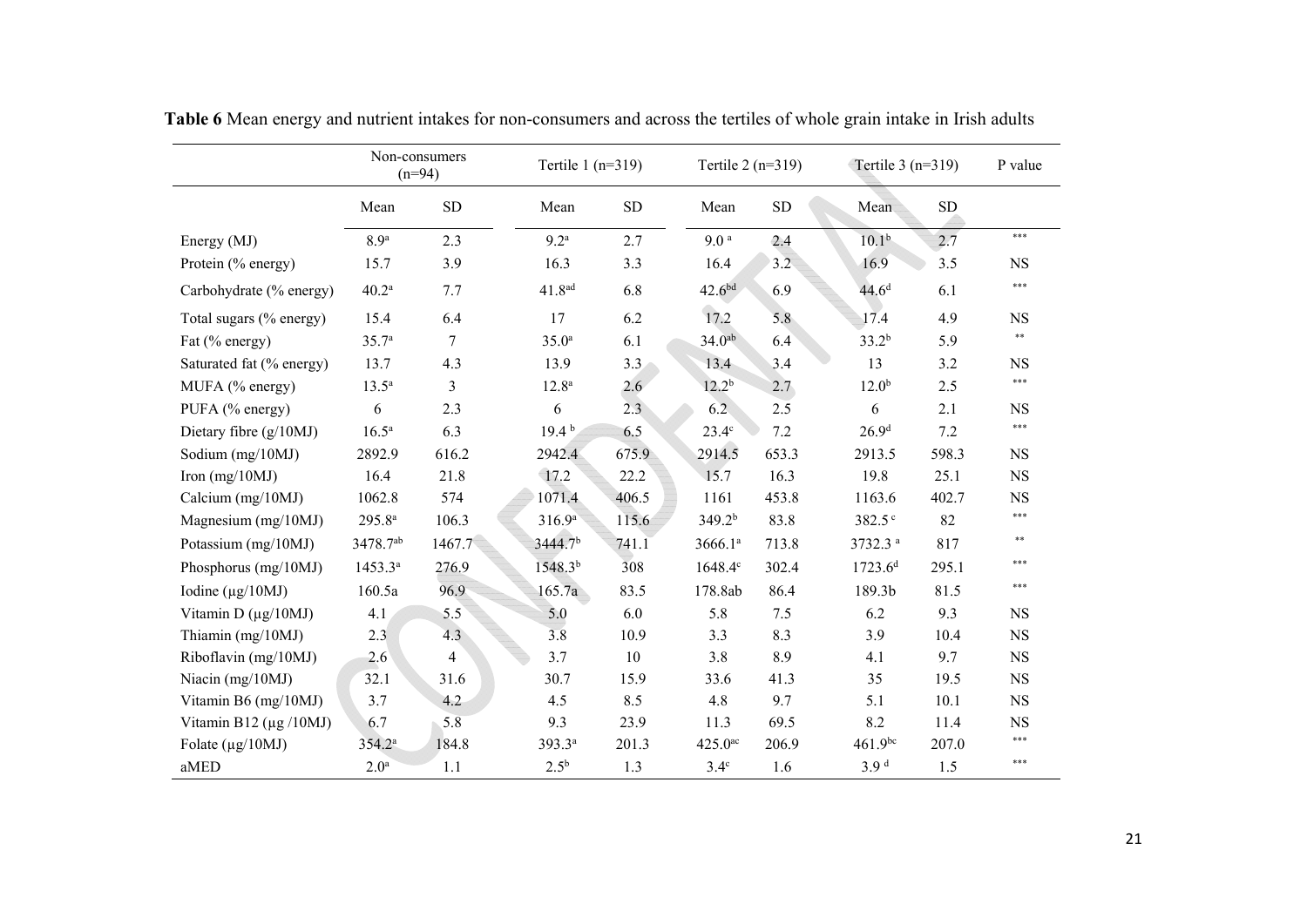aMED, alternative Mediterranean diet score. \*P<0.05, \*\*P<0.01, \*\*\*P<0.001, NS, not significant (P≥0.05). <sup>abc</sup> Values with unlike superscript letters denote significant differences across the tertiles of whole grain intake (adjusted for gender) (ANCOVA with Bonferroni correction)